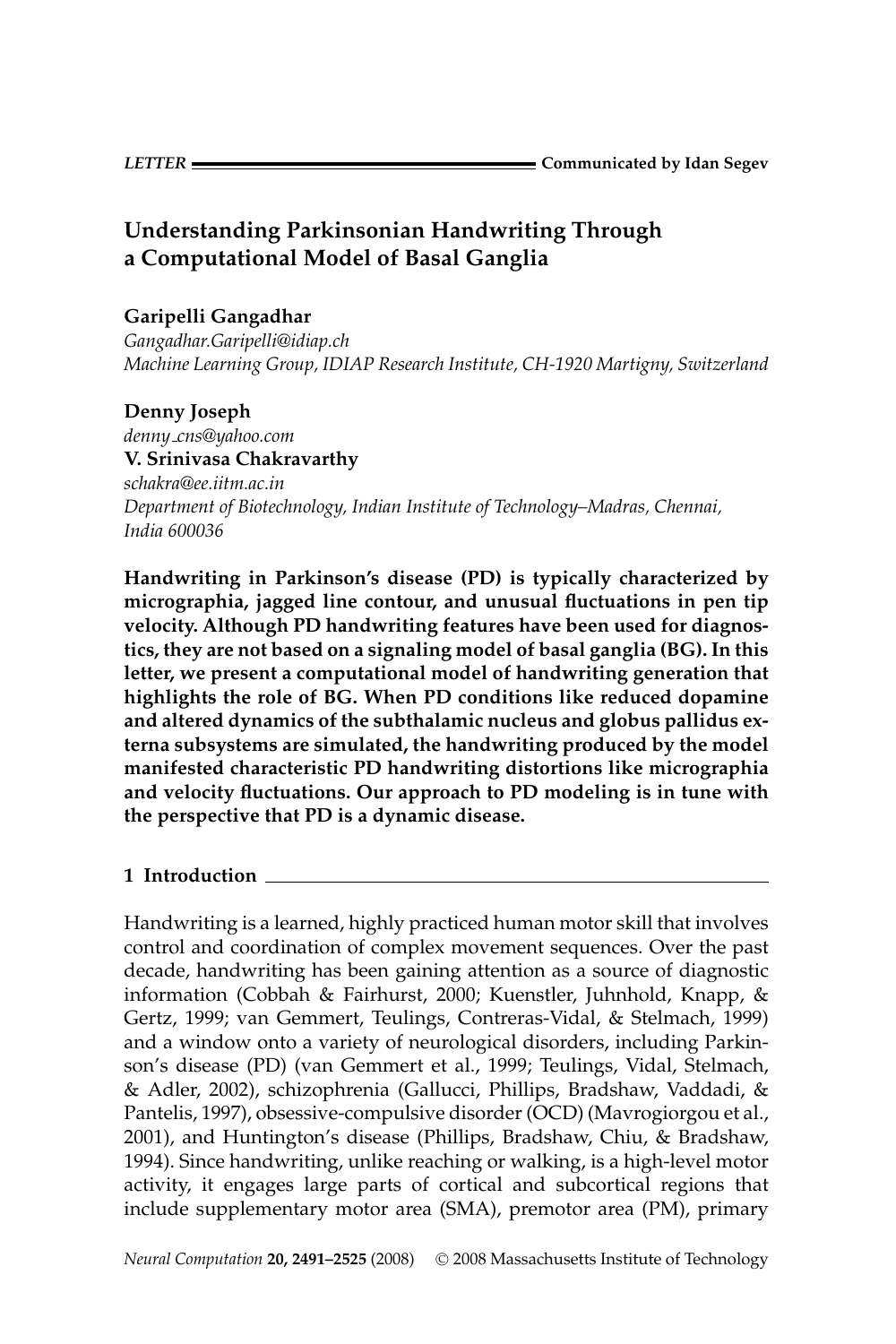$1900210$  $(b)$  $(a)$ 

Figure 1: Handwriting samples (the word written is *SriRamajayam* in the Tamil language). (a) Normal handwriting (word written once). (b) Handwriting (word written three times) of a PD patient (52 years old).

motor area (M1), basal ganglia (BG), cerebellum, and spinal cord. Since each of these regions contributes to handwriting output in its own unique fashion, pathology of any of these regions is manifested as characteristic features of handwriting. Thus, handwriting movements are particularly suitable for analysis of motor impairments.

For example, in PD, a neurodegenerative disorder associated with pathology of BG, handwriting is marked by diminutive letter size, or micrographia (see Figure 1b), jagged handwriting contour and abnormal fluctuations in velocity and acceleration profile (van Gemmert et al., 1999; Teulings & Stelmach, 1991). Other PD symptoms include tremor, rigidity, bradykinesia, and postural abnormalities. The principal etiology of PD is the loss of dopaminergic neurons in the substantia nigra pars compacta (SNc), a nucleus in BG.

Handwriting features like stroke size, peak acceleration, stroke duration, ratio between mean, and standard deviation of stroke length or duration have been used for diagnosis of PD (Teulings & Stelmach, 1991; van Gemmert, Adler, & Stelmach, 2003; Phillips, Stelmach, & Teasdale, 1991). However, most such attempts treat the motor system as a "black box" and are based on empirical relationships between the handwriting parameters and the stage of maturity of the disease. Insight into the understanding of BG function and the precise role of these nuclei in handwriting generation is indispensable for producing an accurate computational model.

In this work, we present a computational model of BG and motor system that can generate handwriting that under pathological conditions, can exhibit typical symptoms of PD handwriting. We next discuss computational models available in the literature on PD, handwriting generation, and PD handwriting.

**1.1 Computational Models of Handwriting Generation.** One of the earliest ideas of handwriting models was to resolve handwritten stroke data into oscillatory components (Hollerbach, 1981; Schomaker, 1991; Kalveram, 1996). Hollerbach (1981) proposed that actual handwriting segments can be approximated by natural oscillations of an inertial load suspended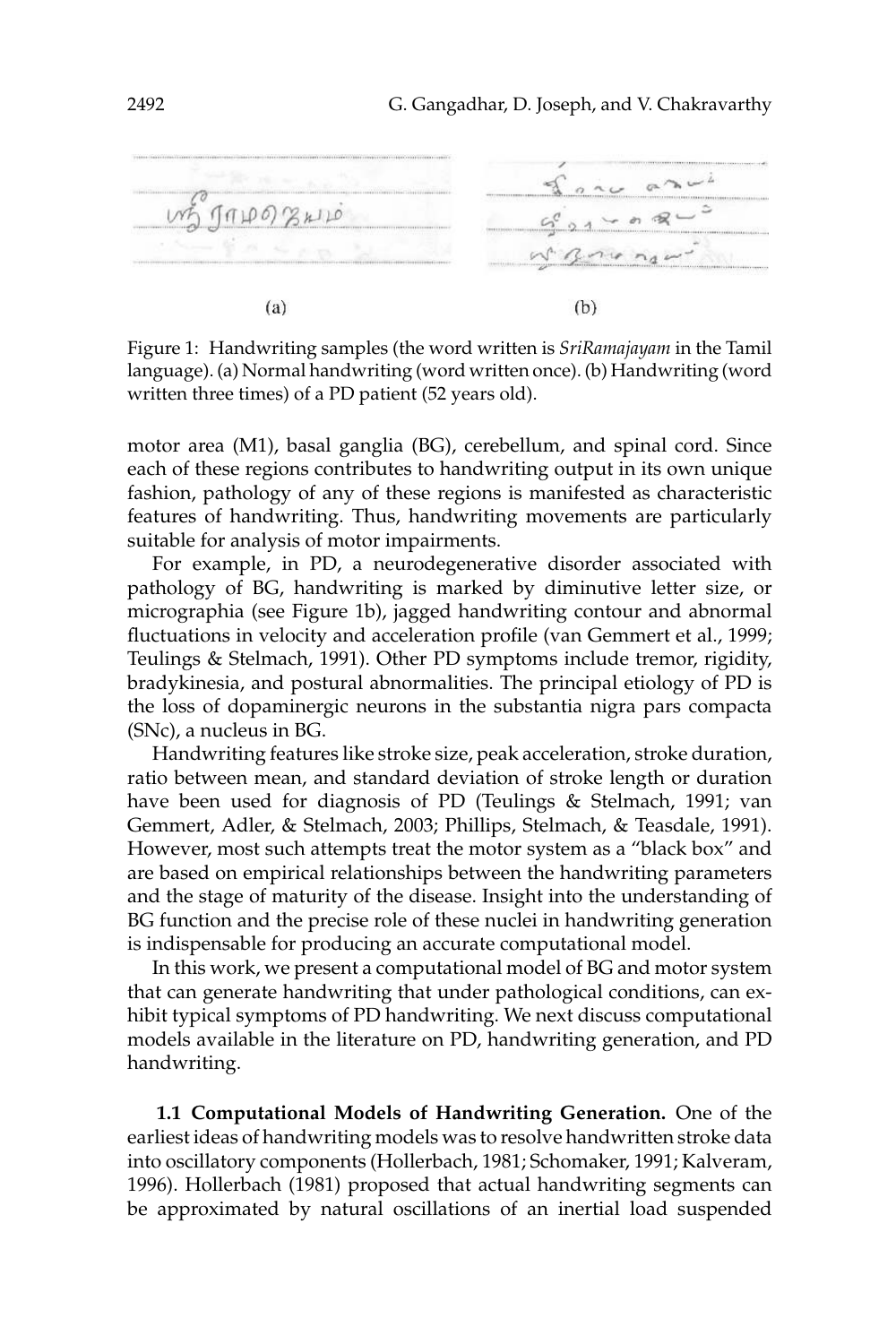by two orthogonal pairs of opposing springs. Several authors attempted to fit such families of solutions to handwritten strokes or components (Plamondon, 1989; Schomaker, 1991). Schomaker proposed an oscillatory neural network model trained by a variation of the delta rule; however, training led to uncertain results. More recently Kalveram (1996) proposed a model in which stroke data are resolved to their Fourier components. For an oscillatory neural model of handwriting to be biologically viable, it has to address certain fundamental issues. The first key issue, preparing the initial state of the oscillatory network, does not seem to have received adequate attention in these models (Schomaker, 1991; Kalveram, 1996). Essentially there is a need for auxiliary mechanisms that (1) initiate and prepare (a rhythm in the oscillatory network's state), (2) align (that rhythm with respect to the time of onset of the stroke), and (3) terminate (the rhythm at the appropriate time). In Gangadhar, Joseph, and Chakravarthy (2007), we presented a model of handwriting generation that addresses these issues. In this letter, we combine the handwriting model (Gangadhar et al., 2007) with a model of the BG in order to study aspects of PD handwriting.

**1.2 Models of Parkinson's Disease.** Borrett, Yeap, and Kwan (1993) studied the dynamics of a four-layer neural network that simulates the type of computation made by dysfunctional cortico-BG-thalamic-cortical loop in PD. The model exhibits a variety of dynamic behaviors. Under dopaminedeficient conditions, the output of the network changes from a fixedpoint attractor state to a periodic, tremulous state resembling Parkinsonian tremor. Edwards, Beuter, and Glass (1999) presented a network model of Parkinsonian tremor that can exhibit transition from irregular tremor to regular oscillations. A preliminary model of BG-related movement disorders was proposed by Mitchel, Brotchie, and Crossman (1991). A dynamic model of Parkinsonian reaching movements with (ON) and without (OFF) L-dopa medication was presented in Suri, Albani, and Glattfelder (1997).

**1.3 Modeling PD Handwriting.** van Gemmert et al. (1999) made computer simulations of a network model of BG-thalamocortical relations, which were used to provide a mechanistic account of the impairments found in PD handwriting. This computer simulation consists of a model of BG-thalamocortical relations in normal and PD conditions (Contreras-Vidal & Stelmach, 1995) and the VITE model (Bullock & Grossberg, 1988) of motor cortex (SMA, PM) for central pattern generation (CPG). The VITE model accounts for the trajectory formation, whereas the BG model acts as a movement gating and modulation mechanism. This model has been shown to reproduce many aspects of the normal and PD movement control, including hypometria, bradykinesia, akinesia, impairments in the coordination of multiple joints, micrographia, effects of L-dopa on movement size and speed, and pallidotomy. However, BG nuclei are modeled as lumped units, with activity levels represented by rate codes;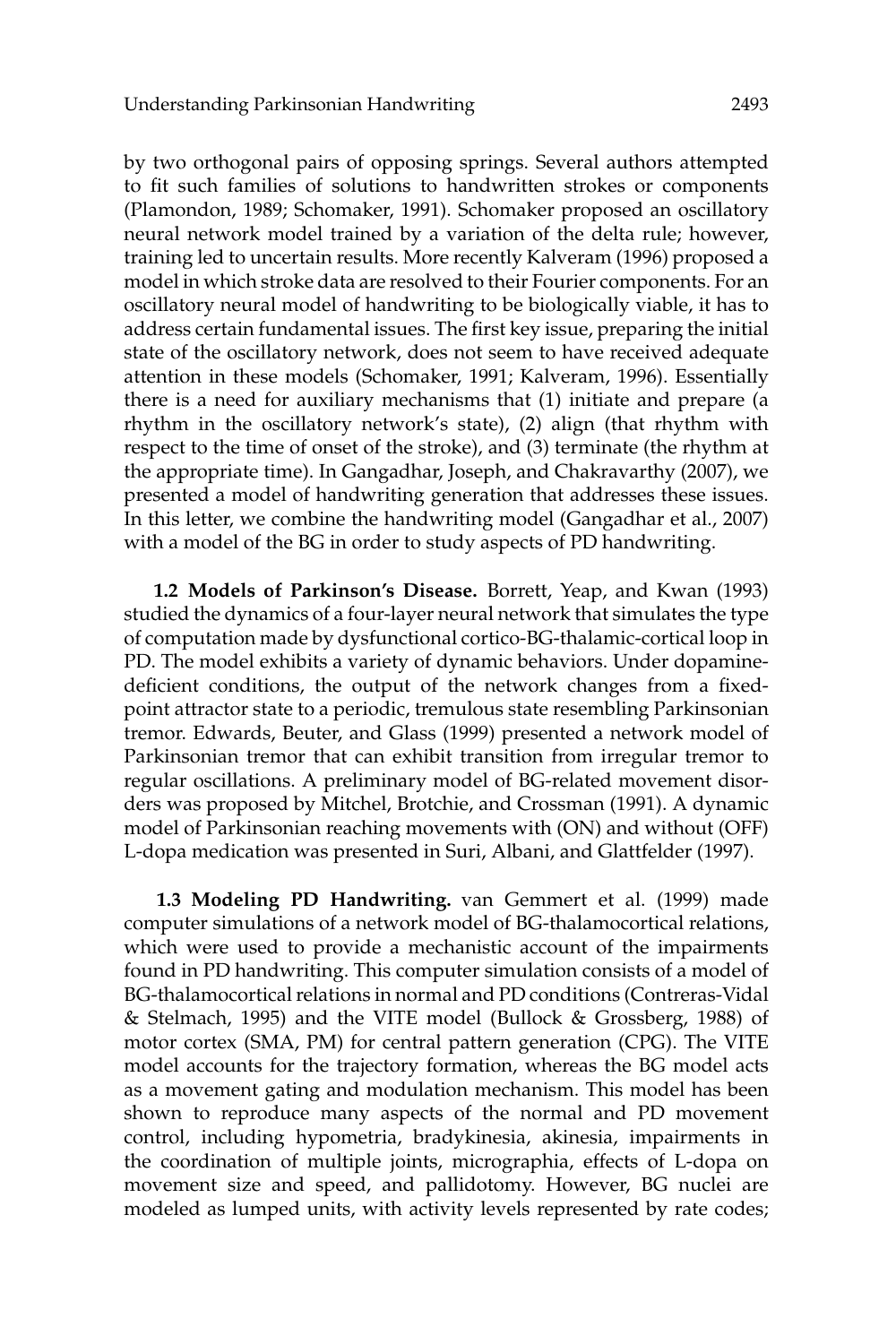

IDP - Indirect pathway (STR > GPe <- > STN -> GPi > THA)

Figure 2: Dopaminergic pathways of the human brain in the normal condition (left) and Parkinson's disease (right). Light gray arrows indicate suppression of the target, and dark arrows indicate stimulation of target structure (figure adapted from www.wikipedia.com).

dynamic patterns in the activity of BG neurons are not accommodated. This is relevant because significant PD-related changes, particularly in the indirect pathway of BG, are found to occur not so much in terms of the rate code but more in terms of correlations among neural firing patterns (Terman, Rubin, Yew, & Wilson, 2002).

A key idea underlying the work presented here is to show that rhythmrelated changes in PD that occur at the neuronal level can be used in a natural fashion to explain rhythm-related changes in PD like tremor as they manifest, for example, in handwriting.

**1.4 Functional Architecture of BG: Relation to PD.** Figure 2 shows the major nuclei and pathways that constitute BG during both normal and PD conditions. The striatum (STR) serves as a major target for the inputs from cortex to BG. Striatal output projections form two distinct parallel channels within the cortico-striato-pallidal pathways. The direct pathway is formed by the corticostriatal inhibitory projections from the neurons of striatal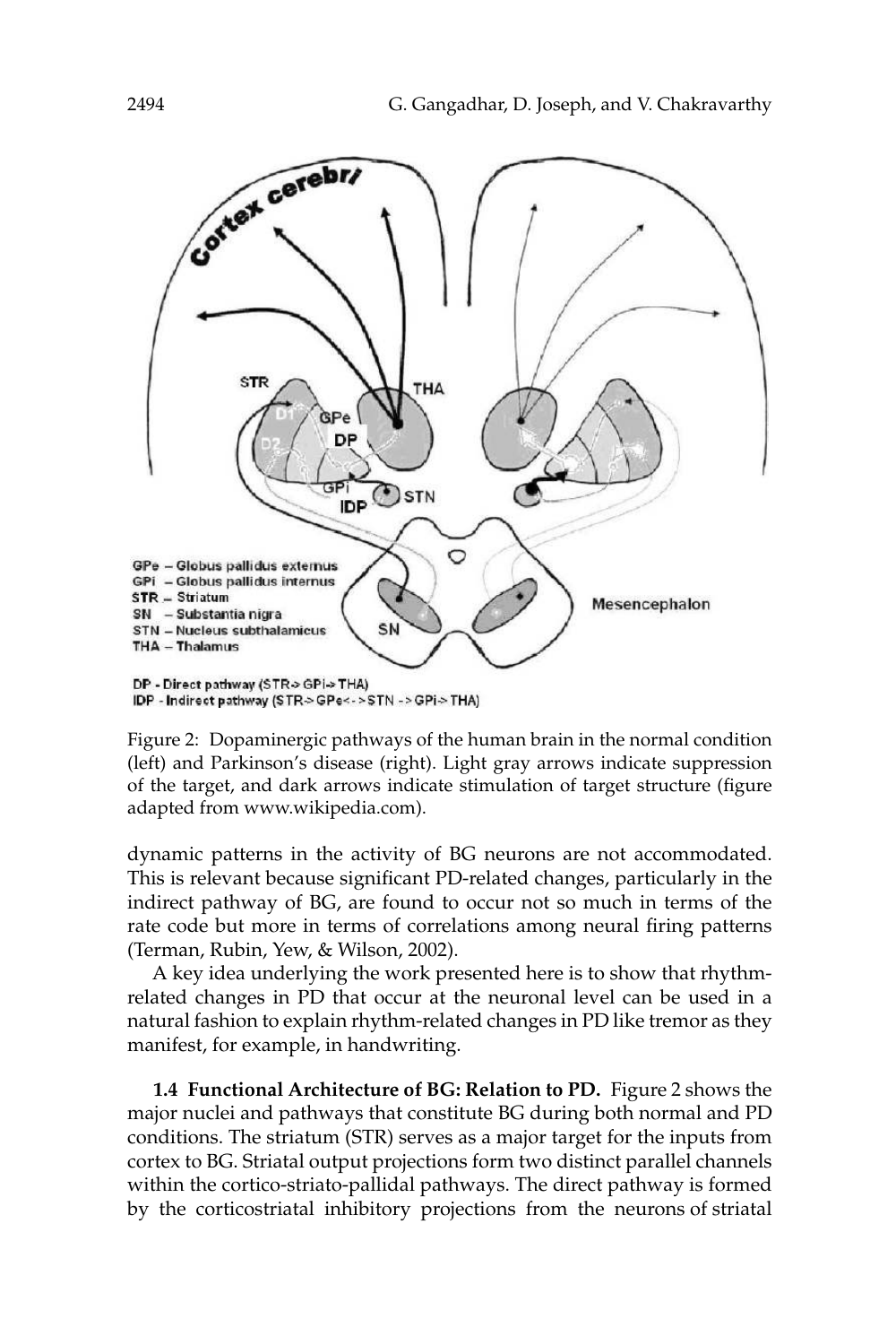output to neurons in the GPi. Activation of striatal neurons inhibits neurons in GPi, which in turn disinhibit thalamic nuclei. Conceptually the direct pathway can be seen as a normally closed movement gate that is opened by the corticostriatal activity that inhibits pallidal output allowing movement release. The indirect pathway is formed by corticostriatal inhibitory projections to GPe, which is thought to have an opposite effect to that of GPi neurons in the direct pathway. Corticostriatal activity in the indirect pathway tends to increase the activity of GPi cells and therefore closes the "gate" via disinhibition of thalamus. These pathways may be involved in modulating movement parameters (Contreras-Vidal & Stelmach, 1996).

Dopaminergic transmission from SNc has a differential effect on striatal neurons according to its receptor types, D1 and D2. The direct pathway is selected when D1 receptors are activated and the indirect pathway when D2 receptors are activated. Further, an increase in striatal dopamine shifts the balance toward the direct pathway, thereby increasing overall motor activity. Thus, the indirect pathway is the normally active pathway. The balance is switched just before movement onset, when dopamine release to striatum activates the direct pathway (Clark, Boutros, & Mendez, 2005).

An important conceptual breakthrough in functional understanding of BG came with the idea that dopamine (DA) release from the SNc, a BG nucleus, represents a reward signal, with the help of which rewarding responses to stimuli can be reinforced (Schultz, 1998). But the machinery for implementing reinforcement learning must consist, in addition to a reward signal, of a stochastic signal (the "explorer" component of reinforcement learning) that explores the space of possible responses. Although there have been models of exploratory behavior driven by dopaminergic neurons, neuroanatomical substrates of such exploration have not been addressed (Montague, Dayan, Person, & Sejnowski, 1995).

In an earlier work, we suggested that the complex activity present in the STN and the GPe is the explorer in BG (Sridharan, Prashanth, & Chakravarthy, 2006). It is known that under PD conditions, this natural complex activity degenerates into more regular forms of activity such as traveling waves or clustering (Terman et al. 2002; Bergman, Whichman, Karmon, & DeLong, 1994; Brown et al., 2001). Such highly regular, pathological activity of the STN-GPe system has been linked to PD tremor (Terman et al., 2002). There is also evidence that relates synchronized activity of pallidal neurons with PD tremor (Hurtado, Gray, Tamas, & Sigvardt, 1999). In this letter, we suggest, with the help of a model, that the nearly periodic, pathological activity of STN-GPe translates into aspects of distorted PD handwriting like jagged contour and abnormal fluctuations in velocity. PD has been dubbed a dynamical disease: neurons in the brain region associated with the disease operate in an abnormal dynamic regime (Beuter & Vasilakos, 1995). This letter is in tune with such a perspective of PD.

The letter is organized as follows. Section 2 presents a neuromotor model of handwriting generation in which stroke velocities are expressed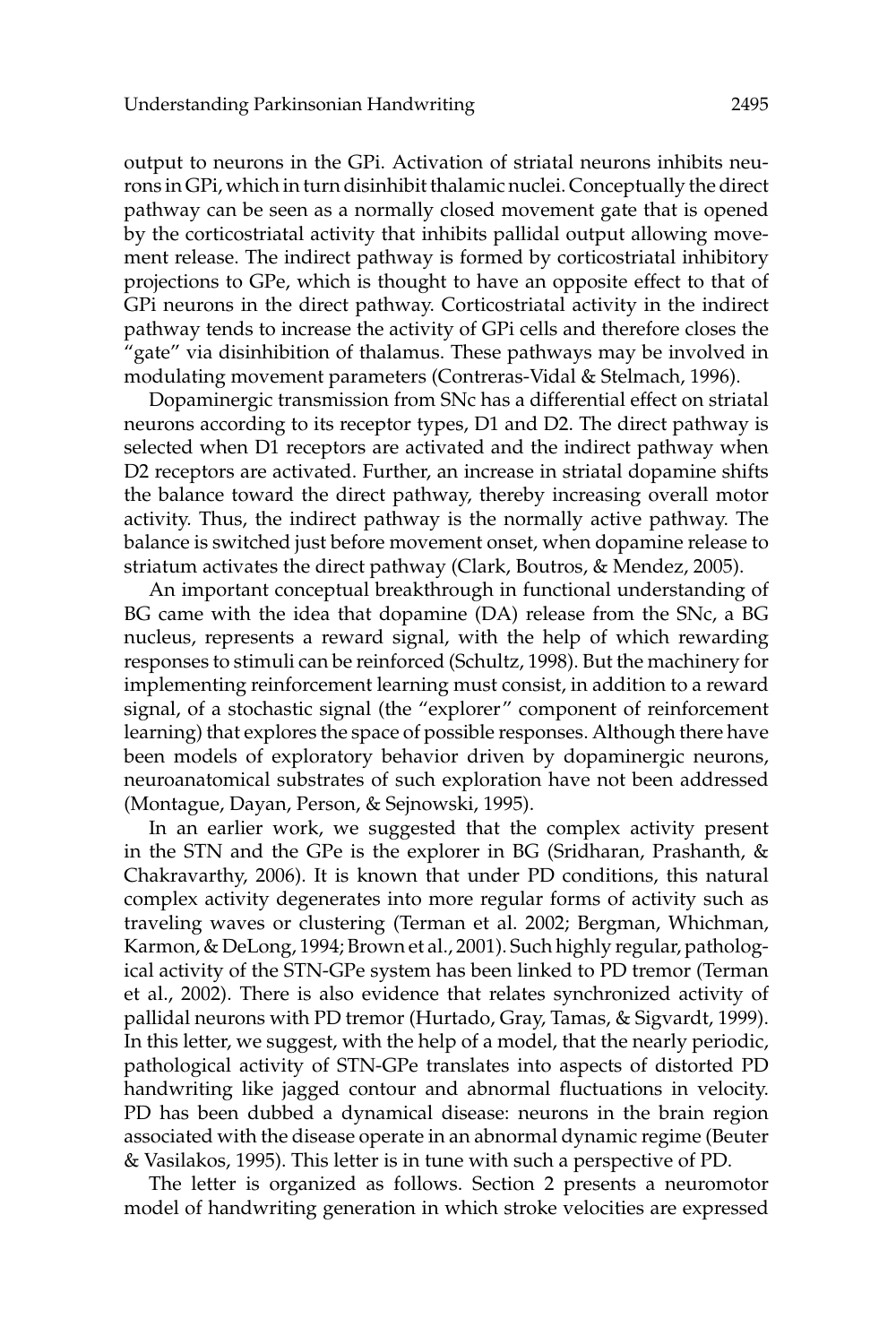

Figure 3: Architecture of the neuromotor model of handwriting generation. The stroke selection vector,  $\xi$ , is presented at the input layer. The outputs of the network are pen velocities,  $U_x(t)$  and  $U_y(t)$ . The timing signals coordinate events in the network. It gates the input and output layers using input gate pulse and output gate pulse signals, respectively and prepares the oscillatory layer using the preparatory pulse signal. See the text for details.

as a Fourier–style decomposition of oscillatory neural activities. Aspects of network function like preparation of oscillator layer, timing, and training are discussed. Section 3 presents a model of BG, particularly highlighting the function of the indirect pathway consisting of the STN-GPe loop of BG. An integrated model consisting of the handwriting model of section 2, combined with the BG model of section 3, is presented in section 4. Various handwriting distortions that arise due to the introduction of PD pathology into the model are described in section 5. A coarse mapping of the integrated handwriting model and distortions in handwriting due to the PD pathological conditions is discussed in the section 6.

## **2 A Neuromotor Model of Handwriting Generation**

The essence of the proposed approach to model handwriting generation is to produce a stable rhythm in a network of oscillators and resolve the stroke output in Fourier style in terms of the oscillatory activities of network oscillators (Gangadhar et al., 2007). The architecture of the network that learns to produce strokes has three layers: the input layer, the oscillatory layer, and the output layer (see Figure 3). The nodes in the input layer are stroke selection nodes (one node for each stroke). All the components of the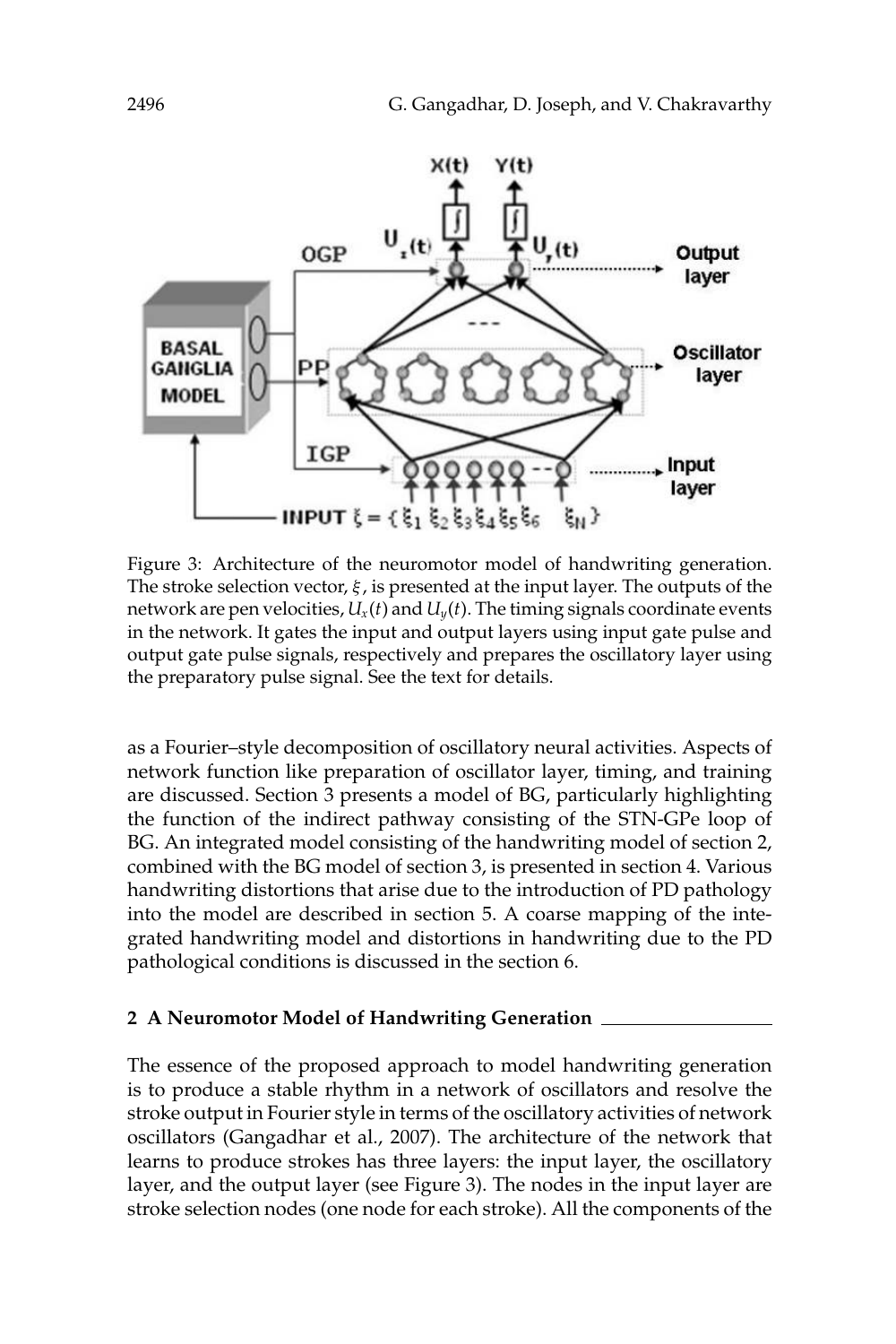stroke selection vector  $(\xi)$  are set to zero in resting condition. To produce the *k*th stroke, for example, the stroke selection vector  $(\xi)$  is set as

$$
\xi_i(t) = 1, \quad \text{if } i = k,= 0, \quad \text{otherwise} \quad \text{for } t \in [0, T].
$$

That is, the input node corresponding to the stroke is taken to a high value (= 1) and held at that value for a fixed duration, *T*. During the period  $(t ∈ [0, T])$  when a given input node is in high state, velocity profiles  $(U<sub>x</sub>(t))$ and  $U_{\nu}(t)$  of the corresponding stroke are generated at the output layer.

The oscillatory layer has several sublayers. All the neurons in a sublayer have the same oscillation frequency. In each sublayer, neurons are connected in a ring topology. All the neurons in the input layer are connected to all neurons in the oscillatory layer. The output layer has two outputs representing horizontal and vertical velocities  $(U_x$  and  $U_y$ ) of the pen tip. All the neurons in the oscillatory layer are connected to both output neurons. Events in the three-layered network are controlled by the timing signals coming from the basal ganglia model. Equations of network dynamics are described below.

**2.1 Single Oscillator Model.** The dynamics of a single neural oscillator used in the oscillatory layer are given as:

$$
\tau_x \frac{dx}{dt} = -x + V - s + I \tag{2.1}
$$

$$
V = \tanh(\lambda x) \tag{2.2}
$$

$$
\tau_s \frac{ds}{dt} = -s + V,\tag{2.3}
$$

where *V* denotes the oscillatory output and *x* and *s* are auxiliary, internal variables of the neuron, respectively. Limit cycle oscillations are produced by the above system (see Gangadhar et al., 2007, for proof) but only within certain limits of the external input I (see Figure 4). Beyond those limits, the neuron has fixed-point behavior. The average output of the neuron as a function of *I* has a nearly sigmoidal form (see Figure 4).  $\tau_x$  and  $\tau_s$  are the time constants of equations 2.1 and 2.3.

**2.2 Sublayer Model.** Each sublayer consists of a network of oscillators (see equations 2.6, 2.7, and 2.8 below) connected in a ring topology. With a proper choice of parameters, such a network of oscillators can produce a limit cycle, with specific phase relationships among individual oscillators. An odd number of oscillators in a ring (sublayer) is preferred for mode locking because an even number of oscillators may lead to loss of rhythm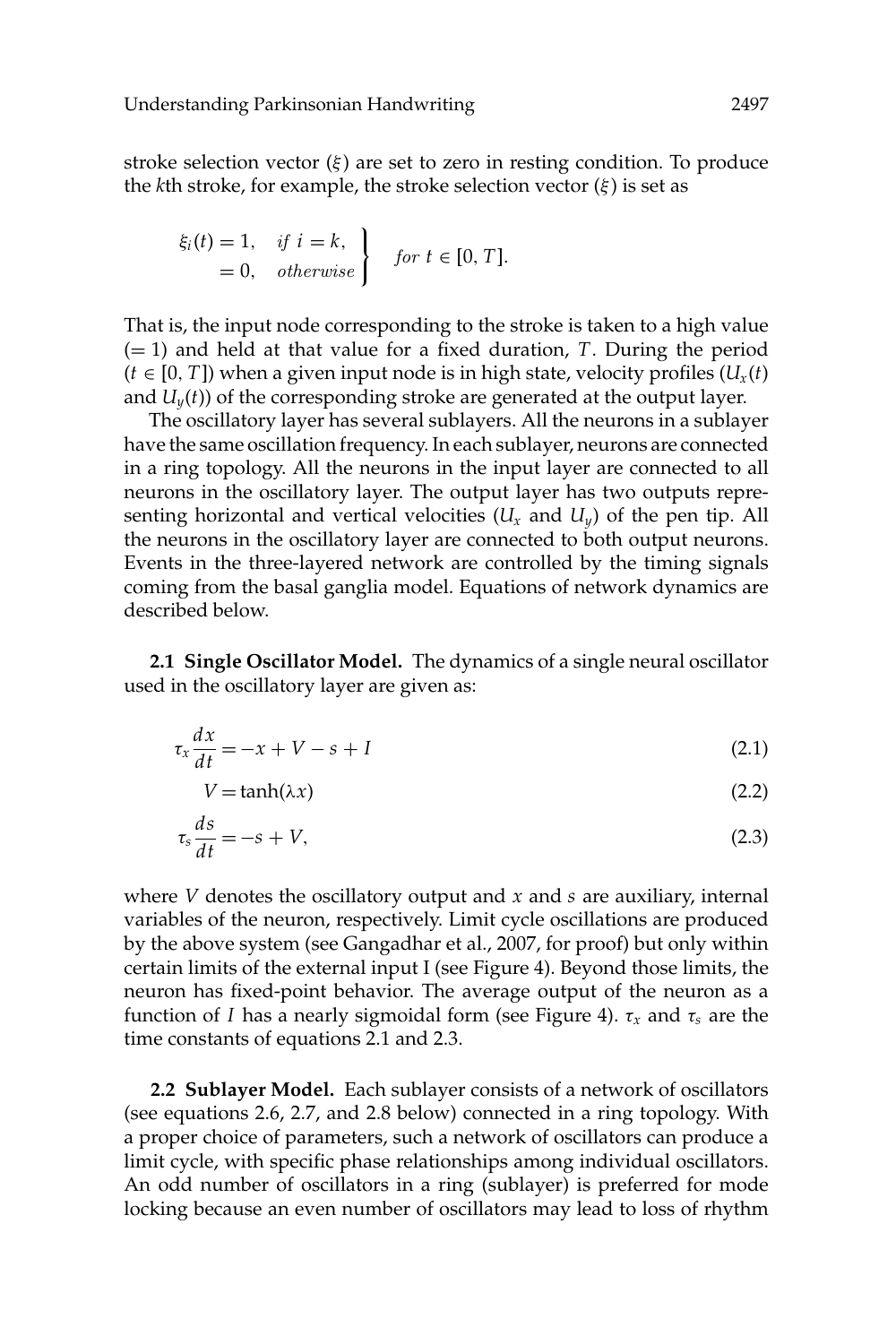

Figure 4: (a) Schematic depicting the dynamics of a single neural oscillator. Variable *x* excites *s*, which in turn inhibits *x*. *x* passed through a sigmoid yields *V*. (b) Dynamic flow of the system described by equations 2.1, 2.2, and 2.3 indicating the presence of a limit cycle attractor. (c) Response of a single neuron for various values of external input  $I$  (= 1.00, 0.22, 0.00, -0.22, -1.00, respectively, from top to bottom). (d) Average output response  $(V_a)$  of a single neuron as a function of *I*. The average is computed with simulations of oscillator over 100 cycles (= 100<sup>∗</sup>120/70 secs, with 120 samples per cycle and sampling frequency of 70 hz) and 100 trials for each *I* with random initial values for *x* and *s* in the range [-1 1] (the parameters of the oscillator are  $\tau_x = \tau_y = 0.24$  sec,  $\lambda = 3$ , the oscillatory regime for *I* in the range of [−0.25 0.25]).

stability, or "oscillator death" (Bressloff, Coombes, & Souza, 2002). A sublayer with a ring topology and an odd number of oscillators, where each oscillator is coupled with one (right or left only) neighbor with sufficiently strong (negative) coupling strength, exhibits mode locking, where each oscillator produces a periodic output and adjacent oscillators differ by a phase difference of  $\Delta \phi = \pi + 2\pi/m$  (*m* is the number of oscillators) (Bressloff et al.,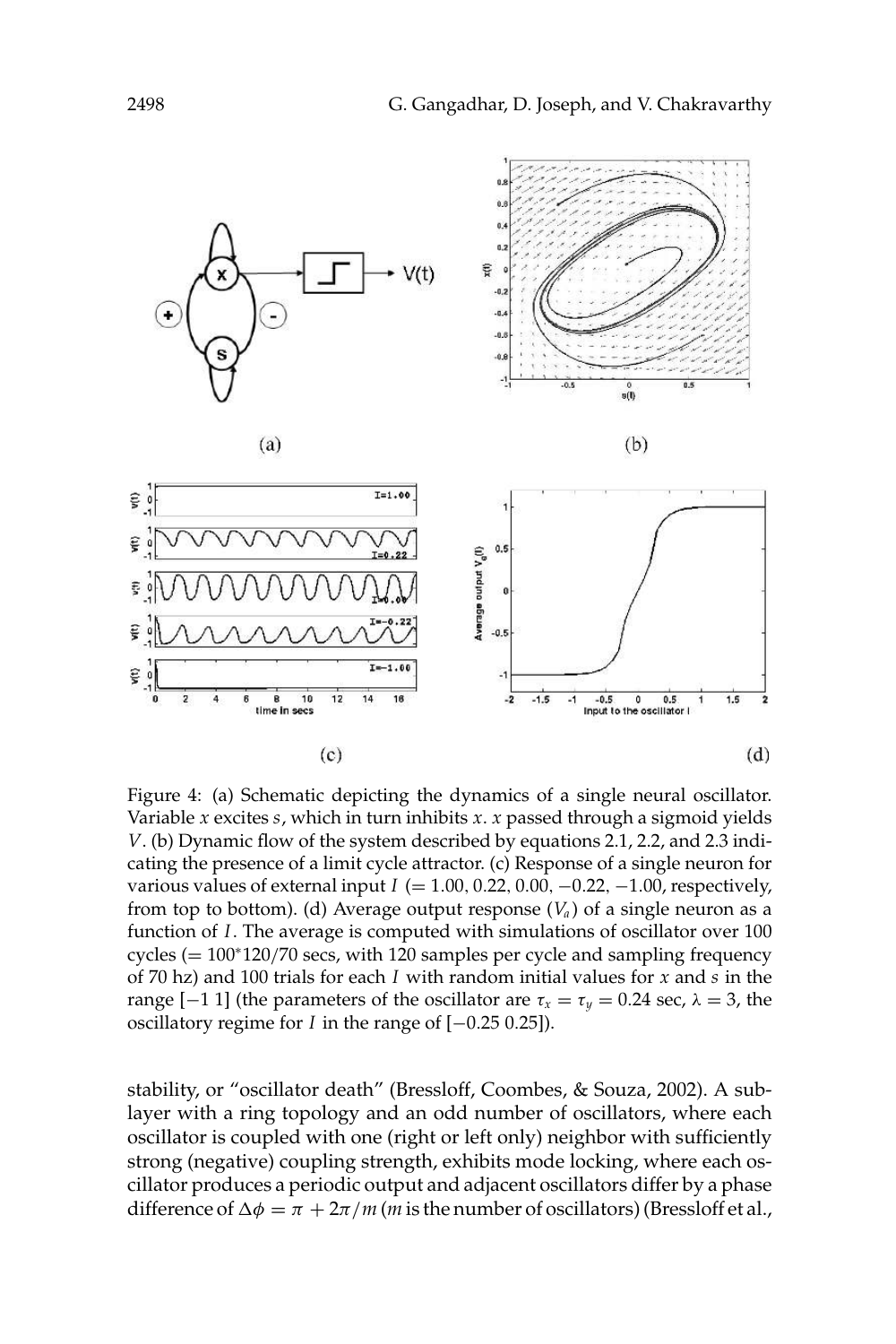Understanding Parkinsonian Handwriting 2499

2002). The period of oscillation of the oscillators can be varied trivially by scaling the two time constants,  $\tau_x$  and  $\tau_s$  (of equations 2.1 to 2.3) appropriately. All the oscillators in a sublayer are set to the same frequency. The sublayers themselves are set at harmonic frequencies ( $f$ ,  $2f$ ,  $3f$ ,...), where *f* is the frequency of the first sublayer.

**2.3 Network Model.** Pen-tip velocities  $(U_x$  and  $U_y$ ) estimated by the network are expressed as a weighted sum of the outputs of neurons in the oscillatory layer:

$$
U_x(t) = \sum_{k=1}^{Ns} \sum_{i=1}^{Nk} W_{ik}^x V_{ik}(t)
$$
 (2.4)

$$
U_y(t) = \sum_{k=1}^{Ns} \sum_{i=1}^{Nk} W_{ik}^y V_{ik}(t),
$$
\n(2.5)

where *N<sup>s</sup>* is the number of sublayers in the oscillatory layer and *N<sup>k</sup>* is the number of oscillators in the *k*th sublayer,  $W_{ik}^x$  and  $W_{ik}^y$  are connections from the *i*th oscillator in the *k*th sublayer to output nodes *U<sup>x</sup>* and *Uy*, respectively. Output *V*ik of the *i*th oscillator in the *k*th sublayer is given by

$$
\tau_x \frac{dx_{ik}}{dt} = -x_{ik} + \sum W_{irk}^{lat} V_{rk} - s_{ik} + I_{ik}^{net}
$$
\n(2.6)

$$
V_{ik} = \tanh(\lambda x_{ik})
$$
\n(2.7)

$$
\tau_s \frac{ds_{ik}}{dt} = -s_{ik} + V_{ik},\tag{2.8}
$$

where *xik* is the state of the *i*th neuron in the *k*th sublayer, *sik* is the auxiliary internal variable of the *i*th oscillator in the *k*th sublayer, and  $W_{irk}^{lat}$  is the lateral connection from the *r*th oscillator to the *i*th oscillator in the *k*th sublayer. As described earlier, each sublayer is a ring in which oscillators are connected in a unidirectional fashion with negative coupling strengths as follows:

$$
W_{irk}^{lat} = v; \quad \text{if } (r = i + 1), \text{ or } (r = 1 \& i = N_k)
$$
  
= 0, otherwise. (2.9)

In the simulations in the following section, we take  $\nu = -0.5$ . *I*<sup>net</sup> as the net input to the *i*th oscillator in the *k*th sublayer, given by

$$
I_{ik}^{net} = \sum_{l} W_{ik}^{1l} \xi_l,
$$
\n(2.10)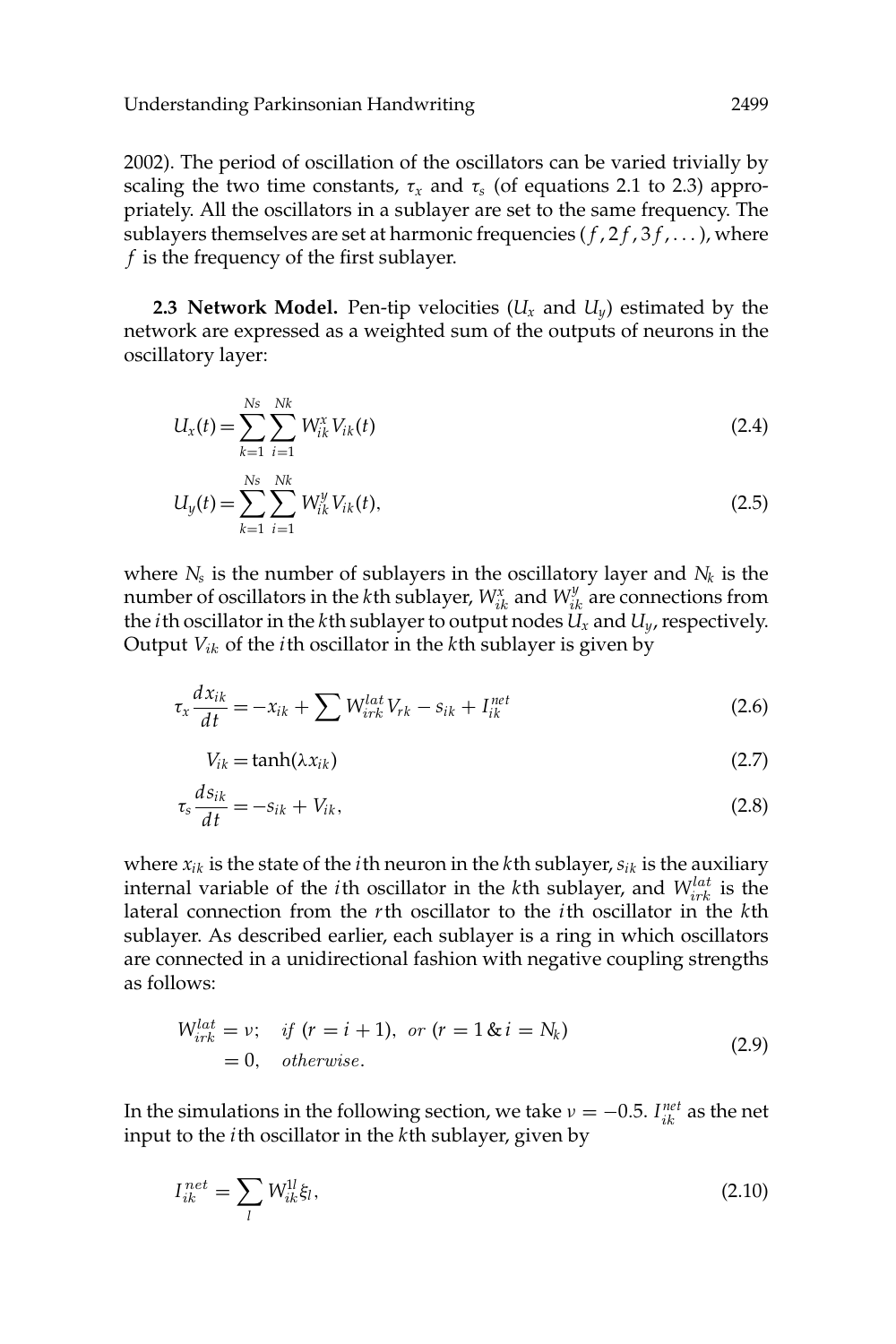where  $\xi_l$  is the *l*th input in the input vector  $\xi = \{\xi_1, \xi_2, \xi_3, \ldots, \xi_l, \ldots, \xi_n, -1\}$ and  $W_{ik}^{1l}$  is the weight connecting the *l*th input node and the *i*th oscillator in the *k*th sublayer. The last component of  $\xi$ ,  $-1$ , is the bias input to the oscillatory layer, and the corresponding weight is set to  $+1$ . We now describe various functional aspects of handwriting generation.

**2.4 Preparing the Network State.** This important stage is described variously in literature as system configuration, motor programming, coordinative structure gearing, preparation, planning, and schema buildup (Schomaker, 1991). We use the term *preparation* in this letter. Although the problem of motor preparation has several dimensions, in the context of our network model, we give it a specific meaning. Since the oscillatory layer is a dynamic layer, it must be initialized appropriately before every stroke execution for reliable learning. A simple form of initialization is to set the oscillatory layer to a standard state, say, *V s* . But this initialization cannot arbitrarily be done programmatically. We define auxiliary dynamics, which drives the oscillatory layer toward the standard state, *V s* . This process, termed *preparation,* is achieved by giving a preparatory pulse (PP) to a specific neuron (chosen to be the first neuron in every sublayer without loss of generality) and waiting for a specific delay interval. The delay must be long enough to allow the oscillatory layer state to approach the predetermined state, *V<sup>s</sup>* , in the limit cycle sufficiently closely. Since the oscillatory layer has a limit cycle attractor, once the steady state is reached, the oscillatory layer, in free-running conditions (no external input), periodically visits every point on the limit cycle. The standard state is chosen to be a point on the limit cycle. We define the standard state,  $V^s$ , as the state reached by the oscillatory layer at the end of a specific preparatory delay (time elapsed after the PP),  $\Delta$  (600 time units), and with a specific PP of duration,  $\tau$  (20 time units) and amplitude, A (20). PP is given as an external input,  $I_{ik}^{net}$ , in equation 2.6. PP is a rectangular pulse of amplitude,  $A$ , and duration,  $\tau$ , given to the first neuron in each sublayer. (See Gangadhar et al., 2007, for a more detailed depiction of preparatory dynamics.)

**2.5 Timing Signals.** BG nuclei are thought to be involved in a variety of timing functions (Buhusi & Meck, 2005). In the model here, the timing signals (see Figure 5) from the BG model control the timing of various events in the handwriting network (see Figure 3). The command to execute a stroke corresponding to the *j*th node in the input layer, is received by the handwriting network at  $t = 0$  ms (event A). Immediately (at  $t = 0 + ms$ ), PPs (of duration  $\tau$ ) are sent to a single (first) neuron in each of the sublayers of the oscillatory layer. The end of PPs marks event B. The network is then allowed to oscillate freely until it reaches a standard state (as described in the previous paragraph) for a delay of  $\Delta$  ms. After this delay, enabling signals, input gate pulse (IGP) and output gate pulse (OGP), are sent to the input layer and output layer, respectively. OGP modulates the velocity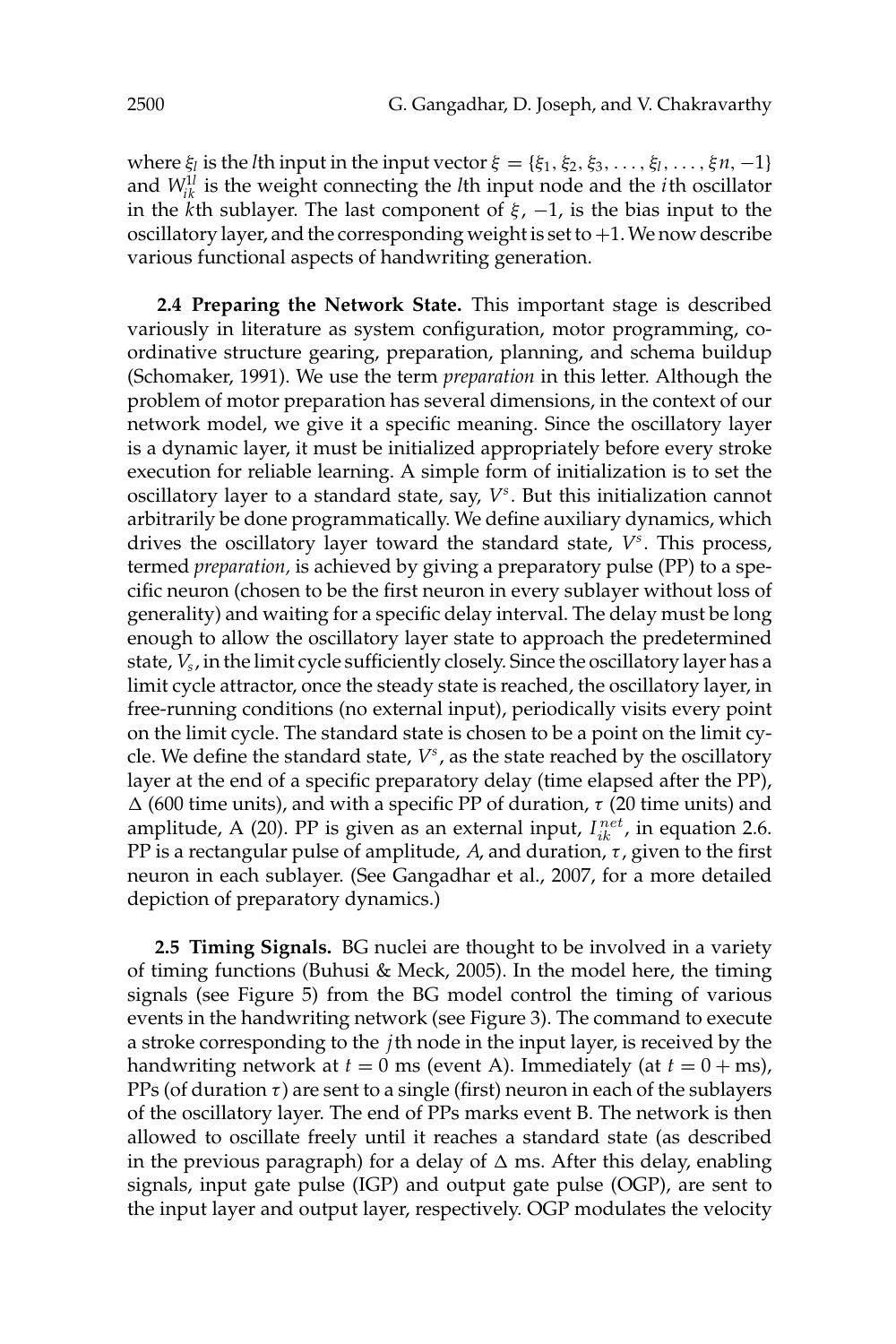

Figure 5: The timing signals (PP: preparatory pulse, IGP: input gate pulse, OGP: output gate pulse). A is the amplitude of preparatory pulse,  $\tau$  is the duration of PP, *T<sup>i</sup>* is the duration of OGP for the *i*th stroke, which is currently the same, *T<sup>f</sup>* , for all strokes. See Table 1 for a summary of events A, B, C, and D.

| Events        | Event Summary                                                                                                                                                                                                                                             |  |
|---------------|-----------------------------------------------------------------------------------------------------------------------------------------------------------------------------------------------------------------------------------------------------------|--|
| А             | The input is fed to the handwriting network (also to the BG model). The BG<br>model injects PP for the duration $(\tau)$ , to the first oscillator in every sublayer.<br>Input to the oscillatory layer is disabled during this interval since the IGP is |  |
|               | low.                                                                                                                                                                                                                                                      |  |
| B             | This event is the end of PP and the start of preparatory delay for duration $\Delta$ .                                                                                                                                                                    |  |
|               | IGP and OGP continue to be low.                                                                                                                                                                                                                           |  |
| $\mathcal{C}$ | Start of IGP and OGP with duration $T_i$ , which enable the input and output.                                                                                                                                                                             |  |
|               | The handwriting network starts generating velocity information.                                                                                                                                                                                           |  |
| D             | The end of IGP and OGP; the handwriting network output is again disabled,<br>velocities become 0, and the pen tip stops.                                                                                                                                  |  |

Table 1: Summary of Events in Handwriting Generation.

output of handwriting network (when  $OGP = 0$ , both velocities are 0; when  $OGP = 1$ , the velocities are available, and execution begins). At the start of event C, the execution of the handwriting begins. The gating duration, from event C to event D, *T<sup>i</sup>* , generally must be specific to the stroke that is being produced (see Figure 5). However, we consider a simpler situation where all strokes are of equal duration, which is equal to the time period, *T<sup>f</sup>* , of the slowest oscillators (those of first sublayer) in the oscillatory layer. (See Table 1 for a summary of events A, B, C, and D.)

A single movement consists of two stages: preparation and execution. A PP signal is given at the beginning of preparation. Preparation ends when the network approaches the standard state, *V<sup>s</sup>* , at which time OGP is turned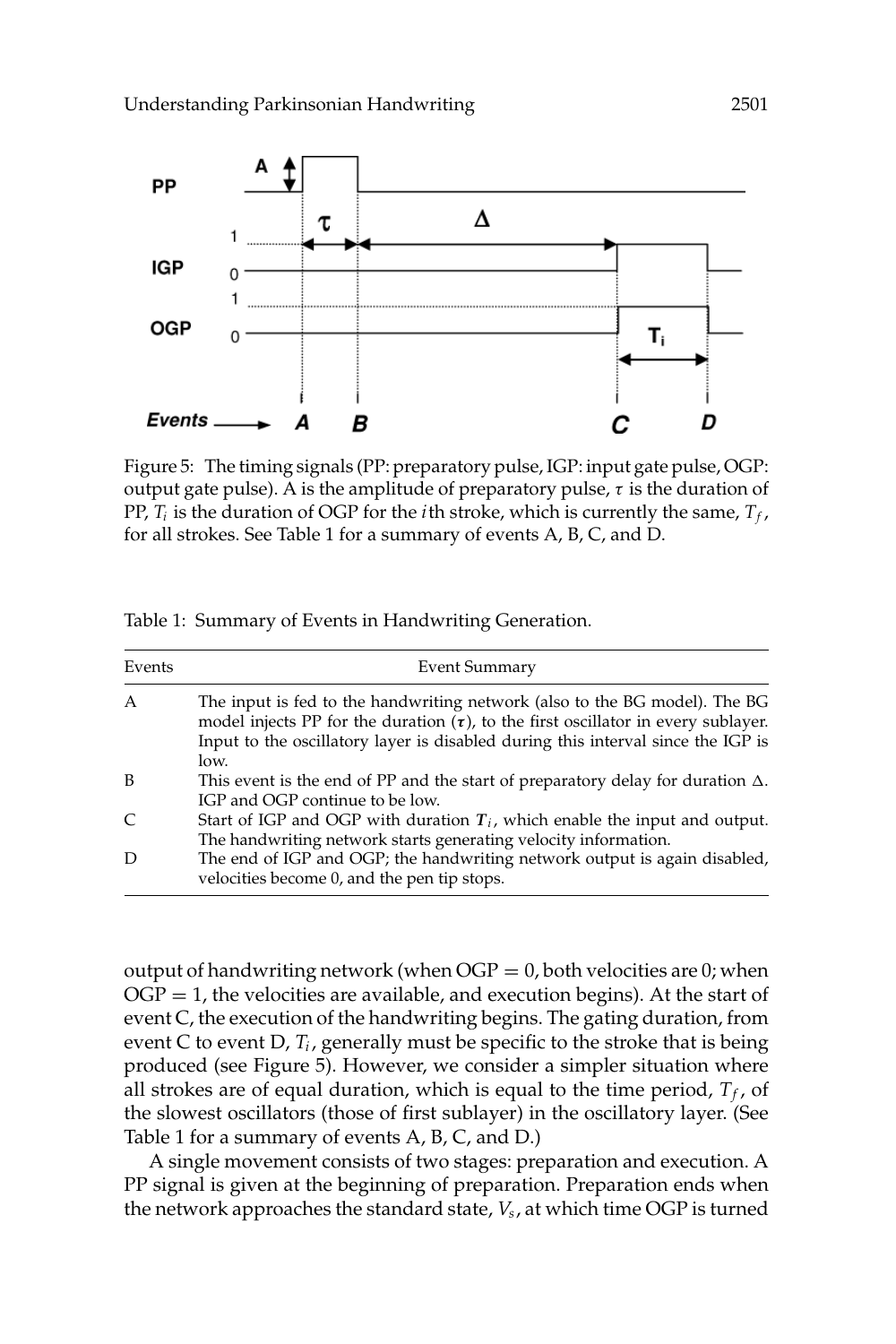ON (1) and execution begins. Execution ends when OGP is turned off after a fixed duration.

**2.6 Training.** Since the time-averaged output of the oscillatory neuron varies in a sigmoid form as a function of external input (see Figure 4), a backpropagation (BP) algorithm may be used for training (Haykin, 1998). Backpropagation with momentum and without momentum (plain BP) (Haykin, 1998) are tried for training the handwriting model. The BP algorithm is normally used to train a multilayered perceptron to map static input-output vector pairs. In the present case, the oscillatory network is trained to produce time-varying stroke velocities as follows. To train the network on the *l*th stroke, ξ*<sup>l</sup>* , the *l*th input component in input vector  $\xi = {\xi_1, \xi_2, \xi_3, \ldots, \xi_l, \ldots, \xi_n, -1}$ , is set to 1, and all other input components are set to 0. The corresponding target output is a sequence of stroke velocities,  $V_x(t)$  and  $V_y(t)$ . Note that the oscillatory layer is prepared as described earlier and brought close to the standard state before training every stroke. Since time is discretized, when the network is trained to produce a stroke, it is actually trained to map the following sequence of input-output pairs:

 $\xi(t_m) \to (V_x(t_m), V_y(t_m)),$ 

where  $\xi(t_m) = \xi$  (input is constant throughout the stroke) and  $t_m$  is the *m*th instant. Only the first ( $W_{ik}^{1l}$  for all *l*, *i*, and *k* in equation 2.10) and second-stage weights ( $W_{ik}^x$  and  $\widetilde{W}_{ik}^y$  for all *i* and *k* in equations 2.4 and 2.5) are trained; the lateral weights  $(W_{irk}^{lat}$  in equation 2.9) in the oscillatory layer are constant. Weight update equations are as in Haykin (1998). A comparison of training error corresponding to learning algorithms plain BP and BP with momentum is shown in Figure 6.

**2.7 Calculation of Mean Error.** The mean error shown in Figure 6 is calculated using the formula

$$
E = \sum_{p}^{N_S} \sum_{q}^{N_L} \left\{ \left( V_x^{pq} - U_x^{pq} \right)^2 + \left( V_y^{pq} - U_y^{pq} \right)^2 \right\},\tag{2.11}
$$

where  $V_x^{pq}$  and  $U_x^{pq}$  are the *q*th points in the desired and actual *x*-velocities of the *p*th stroke, respectively. Similarly, subscript *y* indicates *y*-velocity. *E* is the average reconstruction error in stroke velocity,  $N<sub>S</sub>$  is the number of strokes, and *N<sup>L</sup>* is the number of points in velocity profile of a stroke, which is the same for all strokes (Gangadhar et al., 2007).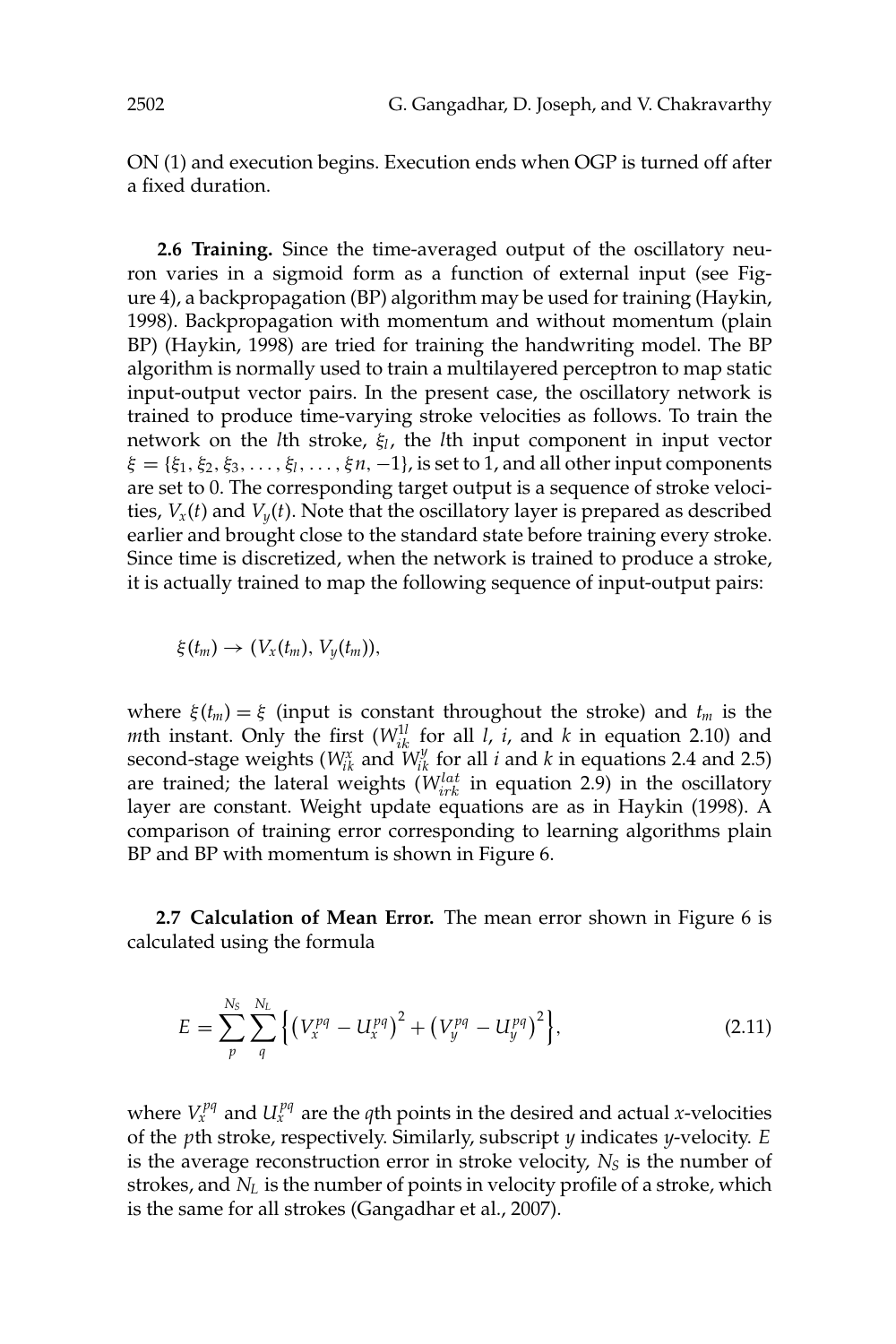

Figure 6: Comparison of training error corresponding to learning algorithms plain BP and BP with momentum. The mean error for BP with momentum converges faster than the plain BP learning mechanism. An epoch means a single presentation of all strokes.

## **3 A Model of Basal Ganglia**

We noted in section 1 that at elevated striatal dopamine levels, striatopallidal transmission switches from the indirect pathway under resting conditions, to the direct pathway, thereby initiating movement. In dopaminedeficient conditions of PD, it is probable that such a transfer may not occur effectively; under such abnormal signaling conditions, activity of the indirect pathway may then contribute significantly even during movement, introducing distortions like tremor and velocity fluctuations. Therefore, a model of BG under dopamine-deficient PD conditions will necessarily be dominated by the indirect pathway. Here we describe a model of the STN-GPe, a subsystem of BG, that constitutes the indirect pathway. Since the indirect pathway is overactive PD conditions, we present a model of this pathway as a complete model of BG in PD conditions.

A single STN-GPe neuron pair with glutamergic (+) and GABAergic (−) connections is shown as excitatory and inhibitory connections in Figure 7a. The dynamics of a GPe neuron is given by

$$
\tau_g \frac{dx_{GPe}}{dt} = -x_{GPe} + U_{GPe} + x_{STN} + I_{GPe}
$$
\n(3.1)

$$
U_{GPe} = \tanh(\lambda x_{GPe}),\tag{3.2}
$$

where  $U_{GPe}$  denotes the output of the GPe neuron with its internal state  $x_{GPe}$ ,  $I_{GPe}$  is the external input to the GPe neuron,  $x_{STN}$  is the state of the STN neuron,  $\tau_g$  is the time constant, and  $\lambda(\gg 1)$  controls the slope of tanh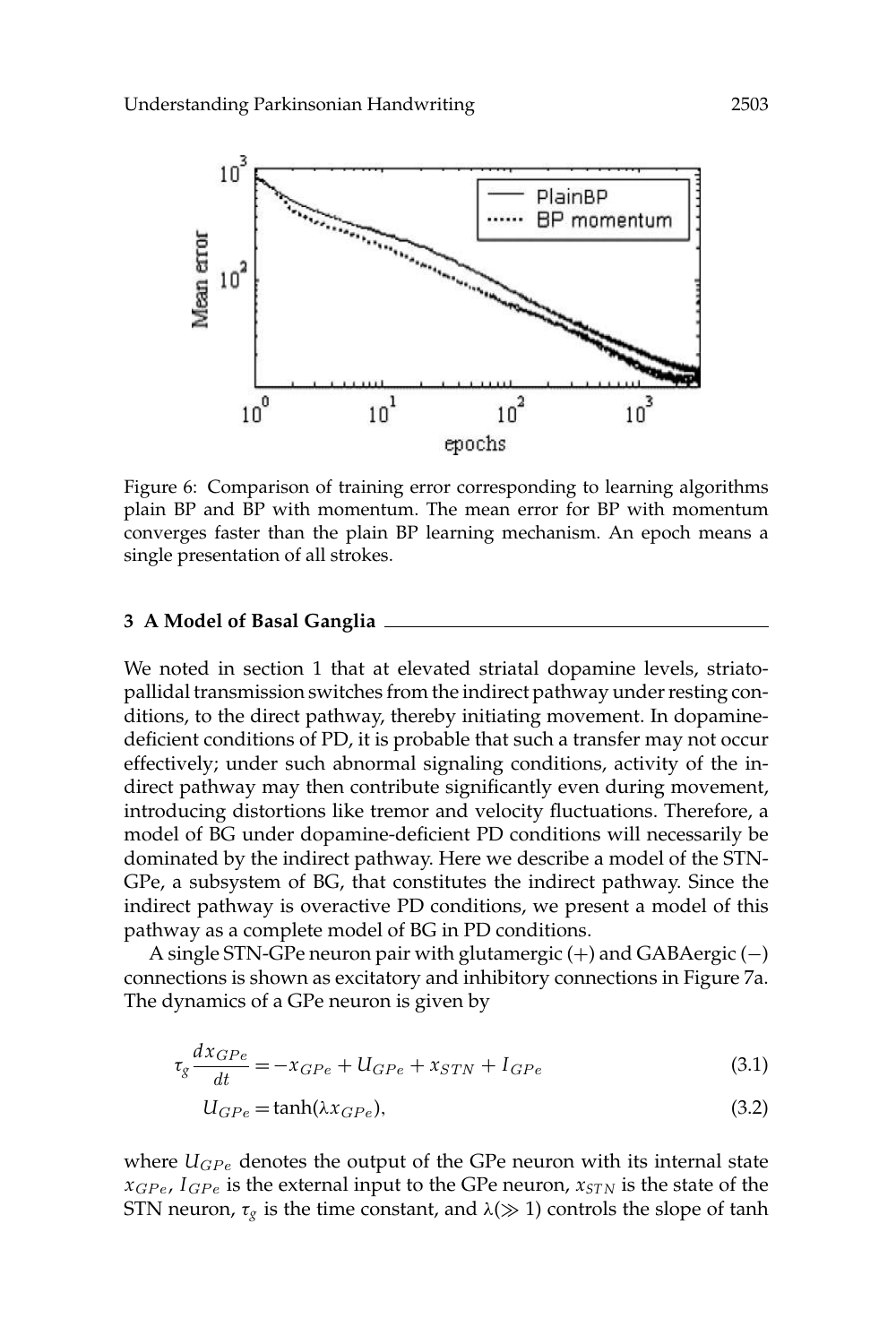

Figure 7: (a) STN-GPE neuron pair showing exitatory and inhibitory connections. (b) Grid of STN-GPe networks. (c) Strengths of the lateral connections in the GPe network, with *a* as the height of the inverted gaussian, ε, as the positive bias to it.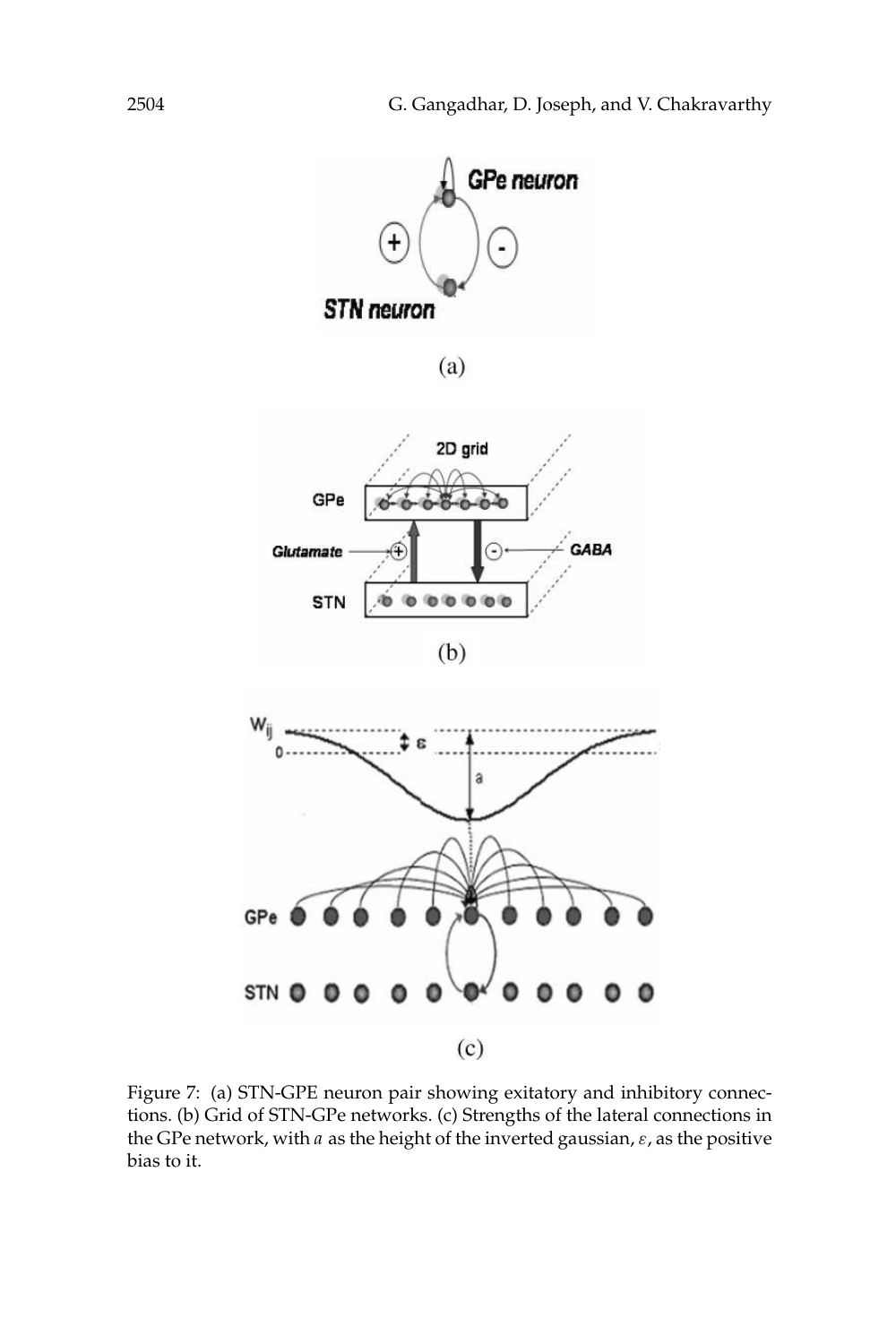function. Similarly, the dynamics of STN neuron is given by

$$
\tau_s \frac{d x_{STN}}{dt} = -x_{STN} - U_{GPe},\tag{3.3}
$$

where  $\tau_s$  is the time constant. Note that while  $U_{GPe}$  has an inhibitory influence on  $x_{STN}$ ,  $x_{STN}$  in turn excites  $U_{GP_e}$ .  $U_{GP_e}$  can vary between  $+1$ and −1 depending on the terms on the right-hand side of equation 3.1. Since  $x_{STN}$  is driven by  $U_{GPe}$  per equation 3.3,  $x_{STN}$  varies between  $+1$ and −1 (through equation 3.3). The outputs,  $U_{GPe}$  and  $x_{STN}$ , of GPe and STN neurons, respectively, denote the deviations from baseline firing rates of the respective neurons. Note that the dynamics of equation 3.3 is slower than the dynamics of equation 3.1. Oscillations are produced by the above system, but only within certain limits of the external input  $I_{GPe}$ . Such twovariable models of STN-GPe dynamics have been proposed earlier (Gillies, Willshaw, & Li, 2002).

The pair of neurons described above is replicated and connected in a 2D grid fashion for realizing the STN-GPe loop as shown in Figure 7b. The connections between these nuclei are assumed to be one-to-one with inclusion of lateral connections in the GPe layer and no lateral connections in the STN layer. Lateral connections of the GPe layer are calculated using equation 3.7 (see Figure 7c). Each of these layers is implemented in a 2D grid fashion, and the dynamics of the layers are given by

$$
\tau_g \frac{dx_{ij}^{GPe}}{dt} = -x_{ij}^{GPe} + \sum_{q=1}^n \sum_{p=1}^n W_{ij,pq}^{lat} U_{pq}^{GPe} + x_{pq}^{STN} + I_{ij}^{GPe} + I_{ij}^{DA}
$$
(3.4)

$$
U_{ij}^{GPe} = \tanh\left(\lambda x_{ij}^{GPe}\right) \tag{3.5}
$$

$$
\tau_s \frac{d x_{ij}^{STN}}{dt} = -x_{ij}^{STN} - U_{ij}^{GPe},\tag{3.6}
$$

where (*i*, *j*) and (*p*, *q*) denote two neuron positions on the 2D grid, *n* is the size of the 2D grid,  $x_{ij}$  is the internal state of the  $(i, j)$ th neuron on the GPe grid,  $x_{ij}^{STN}$  is the state of the  $(i, j)$ th neuron on the STN grid,  $U_{ij}^{GP}$  is the output of the  $(i, j)$ th neuron on the GPe network, and  $I_{ij}^{DA}$  is the input to the  $(i, j)$ th GPe neuron to account for the indirect effect of striatal dopamine on the activity of neurons of STN-GPe layer. The lateral connections within the GPe layer (see Figure 7c) are assumed to be translation invariant and are given by

$$
W_{ij, pq}^{lat} = \varepsilon - a \exp(-r_{ij, pq}^2/\sigma_{lat}^2) \quad \text{for } r < R
$$
\n
$$
= 0, \text{ otherwise,} \tag{3.7}
$$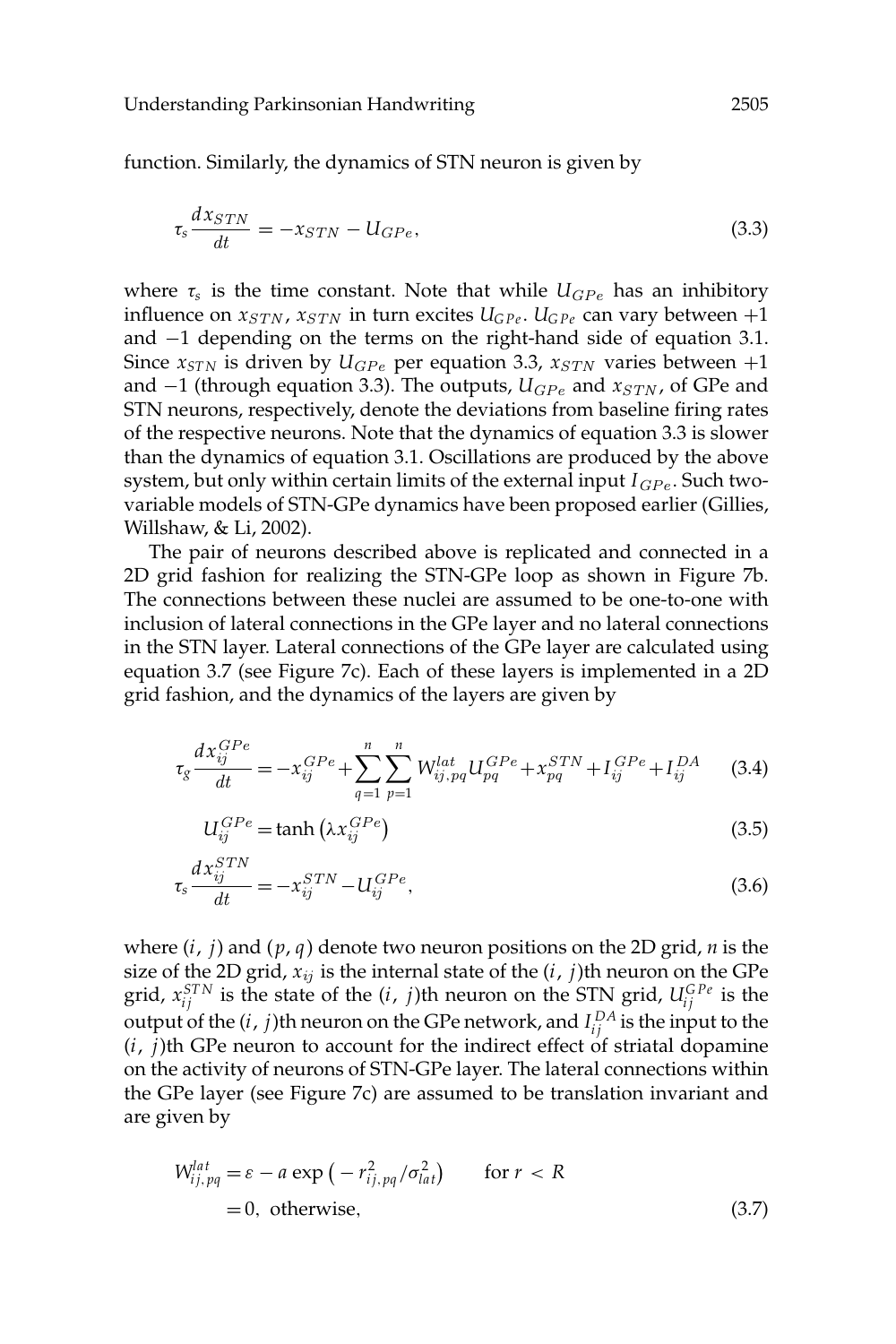where  $r_{ij,pq} = [(i-p)^2 + (j-q)^2]^{1/2}$ , is the squared distance between neurons at locations (*i*, *j*) and (*p*, *q*), respectively, on the 2D grid; *a* is a positive number that controls the depth of the gaussian bell function, σ*lat* is its width, and *R* is the neighborhood size. Thus, each unit has a negative center and a positive surround; the relative sizes of center and surround are determined by  $\varepsilon$ . Smaller  $\varepsilon$  implies more negative lateral GPe connections. In the absence of input from the input layer  $(I_{ii} = 0)$ , as  $\varepsilon$  is varied from 0 to *a*, the activity of STN-GPe system varies from uncorrelated behavior to highly correlated behavior.

The quantity  $I_{ij}^{DA}$  introduced in equation 3.4 denotes the indirect effect of striatal dopamine on the activity levels of GPe neurons. Model dynamics are designed such that the fraction of active neurons in GPe is proportional to DA. For example, note that in Figure 8a, where  $DA = 50$ , at any instant approximately 50% of the GPe neurons are in an active state. Similarly, in Figure 9a, where  $DA = 20$ , at any instant approximately 20% of the GPe neurons are in an active state. This control is achieved by the following feedback control mechanism:

$$
v^{total} = \frac{1}{2} \sum_{i,j}^{N} (U_{ij}^{STN} + 1)
$$
\n(3.8)

$$
e = DA - v^{total} \tag{3.9}
$$

$$
\tau \frac{dE}{dt} = \tanh(\lambda_g * e) \tag{3.10}
$$

$$
I_{ij}^{DA} = E - \frac{N}{2},\tag{3.11}
$$

where  $v^{total}$  is the actual number of total active units, N is the number of neurons in the GPe (and also the STN layer since the two layers are connected one-to-one), and *e* denotes the discrepancy between the actual number of active units,  $v^{total}$  and *DA* levels, at a given instant. The discrepancy is accumulated in *E*. The parameter  $\lambda_g$  (= 10) controls the slope of the tanh function, and  $\tau$  is the time constant of feedback dynamics (see equation 3.10).  $I_{ij}^{DA}$  is the input to the GPe neuron, as shown in equation 3.4.

In equation 3.9, *e* denotes the error—the difference between the desired number of active GPe neurons and the actual number of active GPe neurons. *E* is approximately an integrated version of the error *e*. When *E* is large positive,  $I_{ij}^{DA}$  tends to activate GPe neurons; when  $E$  is small positive or negative,  $I_{ij}^{DA}$  tends to deactivate GPe neurons. The negative bias  $(-N/2)$ in equation 3.11 ensures that all GPe neurons are inactive when  $E = 0$ .

Figure 8 shows the temporal evolution of the STN-GPe system in the three dynamic regimes. For a fixed  $DA(50)$ , as  $\varepsilon$  is increased from 0, the STN-GPe system transitions systematically from complex activity ( $\varepsilon$  < 0.1)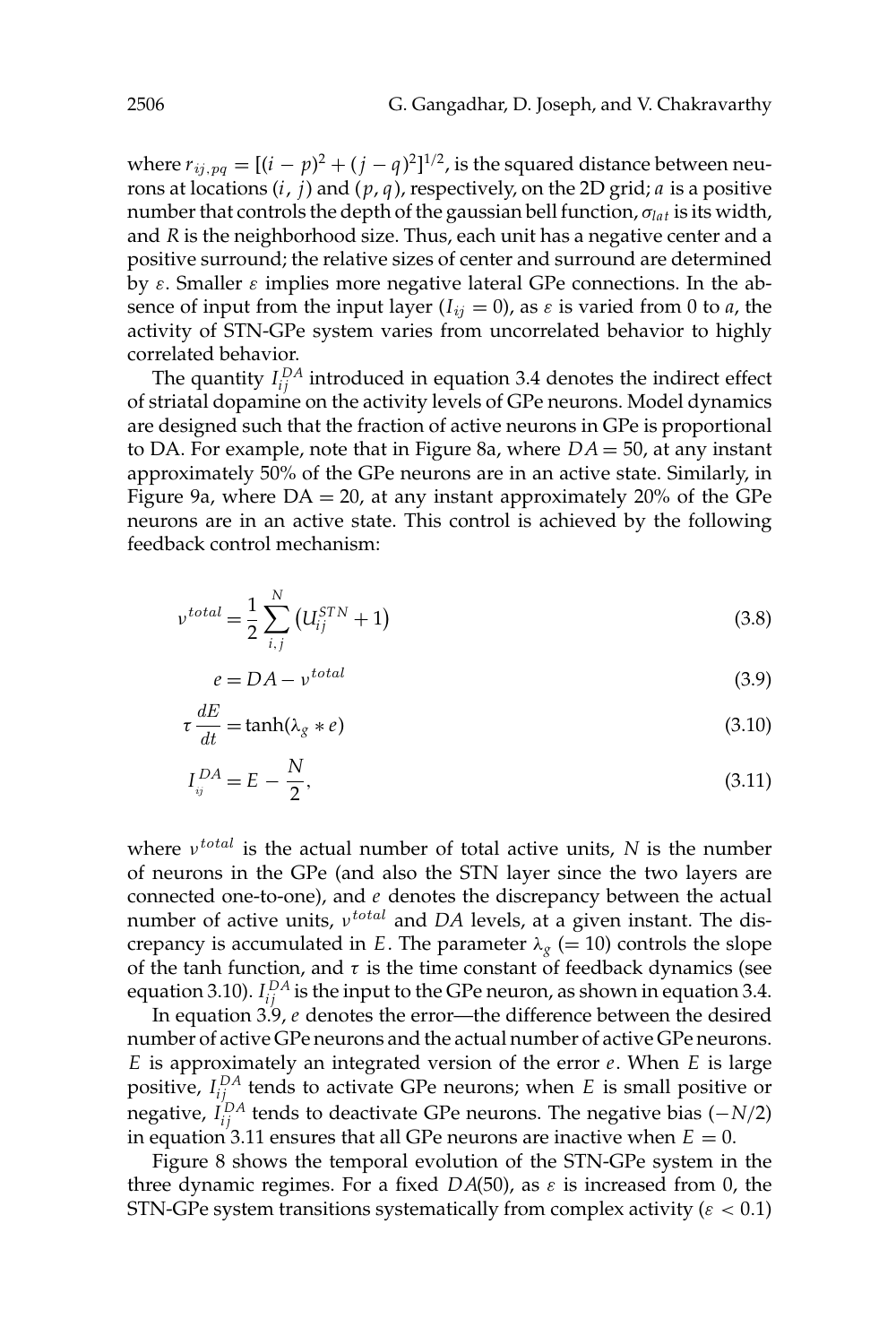

Figure 8: Snapshots of GPe network activity over time for the values of  $\varepsilon = 0.0$ , 0.3, and 0.6. The black square corresponds to negative and the white square to positive values. We can observe the complex activity regime for  $\varepsilon = 0.0$ , traveling waves for  $\varepsilon = 0.3$  (observe the third black stripe moving from left to right as wave), and synchronized cluster activity for  $\varepsilon = 0.6$ . The GPe layer size is  $20 \times 20$  (DA = 50).

to traveling waves (0.1  $\leq \varepsilon$  < 0.5), to synchronized cluster ( $\varepsilon \geq 0.5$ ) (see Figure 8). In the synchronized cluster regime (the bottom row of Figure 8), a group of neurons in the center fire in synchrony but out of synch with all the other neurons. Thus, at any given instant, a large number of background neurons are in a synchronized state. Similar dynamical regimes are observed in the electrophysiological model of STN-GPe studied by Terman et al. (2002). Terman et al. relate the regular dynamic regimes (traveling waves and clusters) to the tremor-like symptoms of Parkinsonism. Therefore, we associate the first regime (complex activity) with normal function and the other two (traveling waves and synchronized cluster) with PD pathology. The changes in dynamics can also be seen clearly in the two-dimensional fast Fourier transform (2D-FFT) shown in Figure 9 ( $DA = 50$ ). The FFTs corresponding to the complex activity regime are rather diffuse; as the dynamics transition to traveling waves, two sharp peaks appear in the FFT denoting the (approximate) spatial periodicity seen in activity in this regime. When the system is in a synchronized cluster regime, the FFT shows only a single peak.

However, for  $DA = 20$ , the variety of dynamic behaviors seen in the case of  $DA = 50$  are not observed, probably because there are too few active neurons at any given instant in this case (see Figure 10). Thus for a fixed DA, increasing  $\varepsilon$  increases regularity in STN-GPe dynamics. The transition from complex dynamics to regular dynamics is abrupt for larger values of DA and smoother for smaller DA values (see Figure 10).

We quantify the behavior of the STN-GPe system using the measure of average pairwise correlation (APC) (see Figure 11 for APC simulation for *DA* = 20 and 50). To compute APC, correlations between activities of pairs of GPe neurons are calculated; the average value of those correlations is the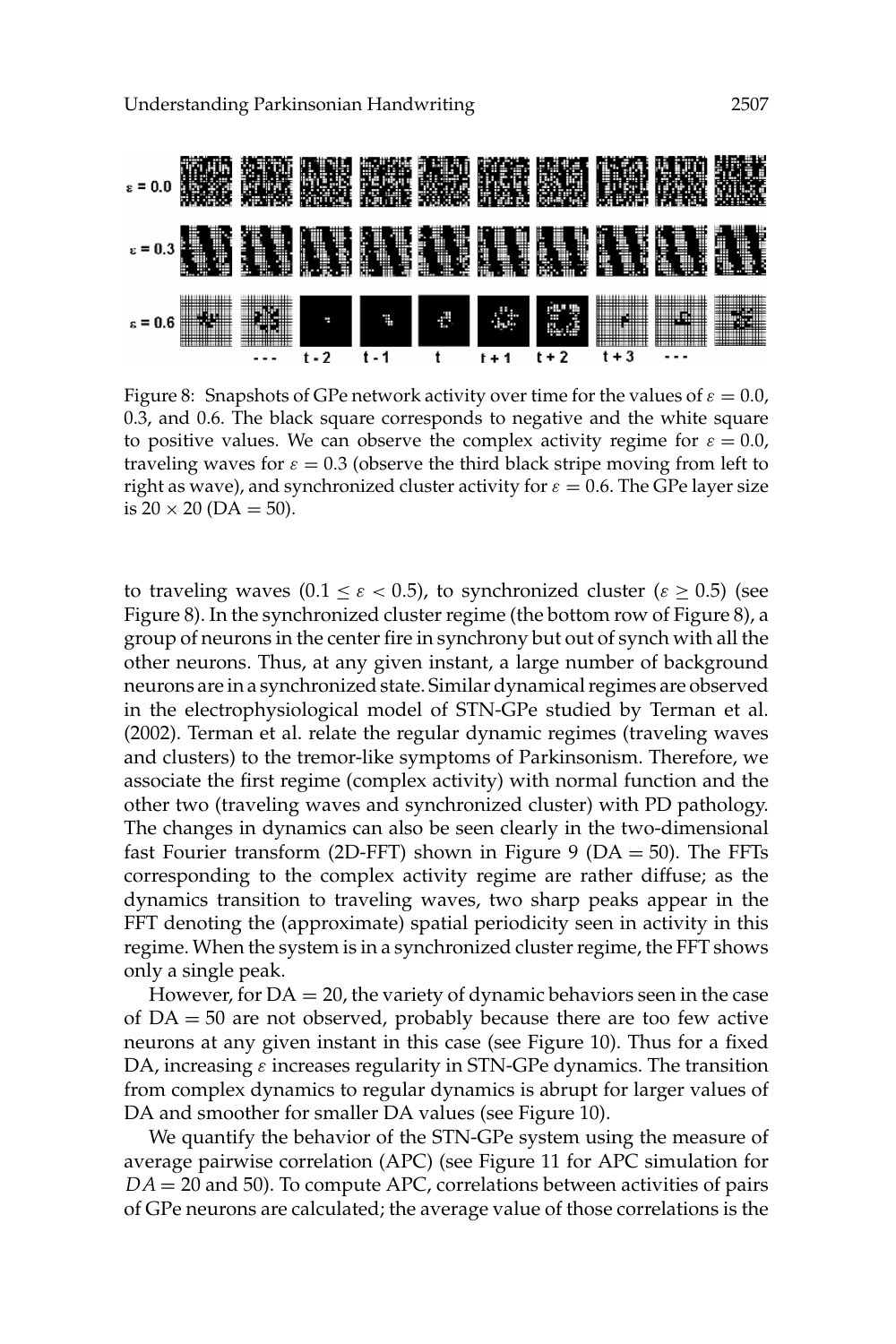| $\epsilon$ | Snapshot of<br>STN grid                                                       | FFT of the STN activity                                                                                 |
|------------|-------------------------------------------------------------------------------|---------------------------------------------------------------------------------------------------------|
| 0.0        | 65<br>$\frac{1}{\lambda}$                                                     | ść,<br>x<br>iç,<br>t,<br>×.<br>li.                                                                      |
| 0.1        |                                                                               | $\alpha$<br>-56<br>s.<br>àç<br>R<br>Ŕ.<br>ıċ                                                            |
| 0.2        | 05                                                                            | 60<br>70<br>20<br>20<br>10<br>30<br>30<br>ıtı                                                           |
| $0.3\,$    | 45<br>÷                                                                       | 100<br>tv                                                                                               |
| 0.4        | ź.                                                                            | sc<br>ä<br>61<br>s.<br>ć,<br>,<br>x<br>łċ                                                               |
| 0.5        | ċ<br>15<br>16<br>ĸ<br>0.S<br>$\chi^2_{\rm c}$<br>15 <sub>15</sub><br>÷,<br>D, | -530<br>250<br>250<br>T.<br>kV<br>100<br>y,<br>ò,                                                       |
| 0.6        | ģ.<br>16<br>$10-$<br>0.5<br>×<br>z,                                           | xv<br>500<br>250<br>$\infty$<br>ť<br>let)<br>15<br>100<br>50<br>$\overline{\mathbf{z}}$<br>75<br>ť<br>5 |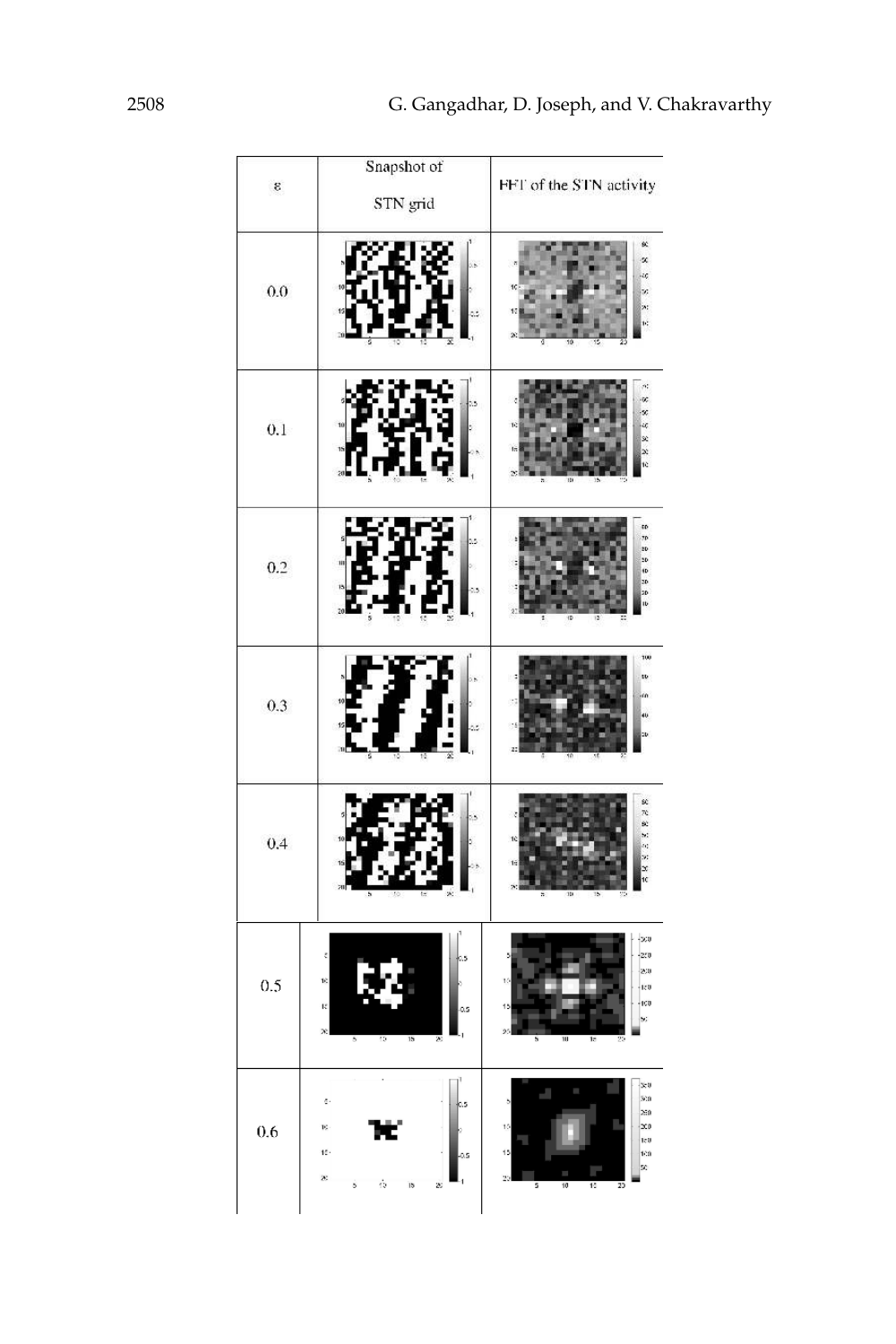APC. We can observe a sudden rise in the APC for the case of  $DA = 50$  after  $\varepsilon = 0.4$  due to switching the STN-GPe system into a synchronized cluster (see Figures 11 and 9). For  $DA = 20$ , the APC increases more smoothly than in the previous case.

Thus, in this section, we presented a PD model of basal ganglia in which only the indirect pathway is highlighted, since the direct pathway normally remains unselected under dopamine-deficient conditions. Two control parameters—striatal dopamine (DA) and GPe connectivity  $(\varepsilon)$  determine the nature of STN-GPe dynamics in the model. Normal conditions are associated with  $DA = 50$  and  $\varepsilon = 0$ . PD pathology is induced by reducing DA or increasing  $\varepsilon$  from these normal values. Reducing DA ( $\lt$ 50) reduces the activity levels of GPe layer; increasing  $\varepsilon$ ( $>$ 0) pushes the STN-GPe dynamics to more regular regimes (traveling waves and synchronized clusters). We now present the integrated model by combining the neuromotor system and BG to study handwriting in both normal and PD conditions.

### **4 Integrating Models of Basal Ganglia and Neuromotor System**

The BG model with its indirect pathway (described in section 3) is integrated with the neuromotor model of handwriting generation (described in section 2) for understanding Parkinsonion handwriting. The output of the BG model modulates the stroke velocities arising from the handwriting model. The generation of timing signals (PP, IGP, and OGPs) of BG's indirect pathway is not modeled explicitly with a network in this letter. They are simply specified as in Table 1. Only the activity of the indirect pathway is modeled in the network structure described in section 3. A conceptual schematic of the integration is depicted in Figure 12.

The event sequence of the integrated handwriting model during the execution of a single stroke is:

1. The initial settings. The IGP is set to zero, so that input  $(\xi)$  cannot affect the oscillator layer of handwriting model before it is prepared. Also the  $OGP_x$  and  $OGP_y$  are set to zero, so that the velocity of the pen

Figure 9: Dynamics of the STN-GPe loop. The snapshots of the STN layer are shown in column 2 for various values of  $\varepsilon$ . The activity regimes (from top to bottom) are obtained by progressively increasing  $\varepsilon$  from 0 to 0.6, keeping the DA value at 50. Increasing  $\varepsilon$  increases the percentage of positive lateral connections in STN (a black square means negative values and a white square positive values). In column 3, the centered magnitude spectrum of the two-dimensional FFT of the STN-GPe activity is shown. Note the prominent peaks along the *x*axis for  $\varepsilon = 0.3$ . These peaks in magnitude occur at the frequency corresponding to that of the traveling wave (STN layer size is  $20 \times 20$ ).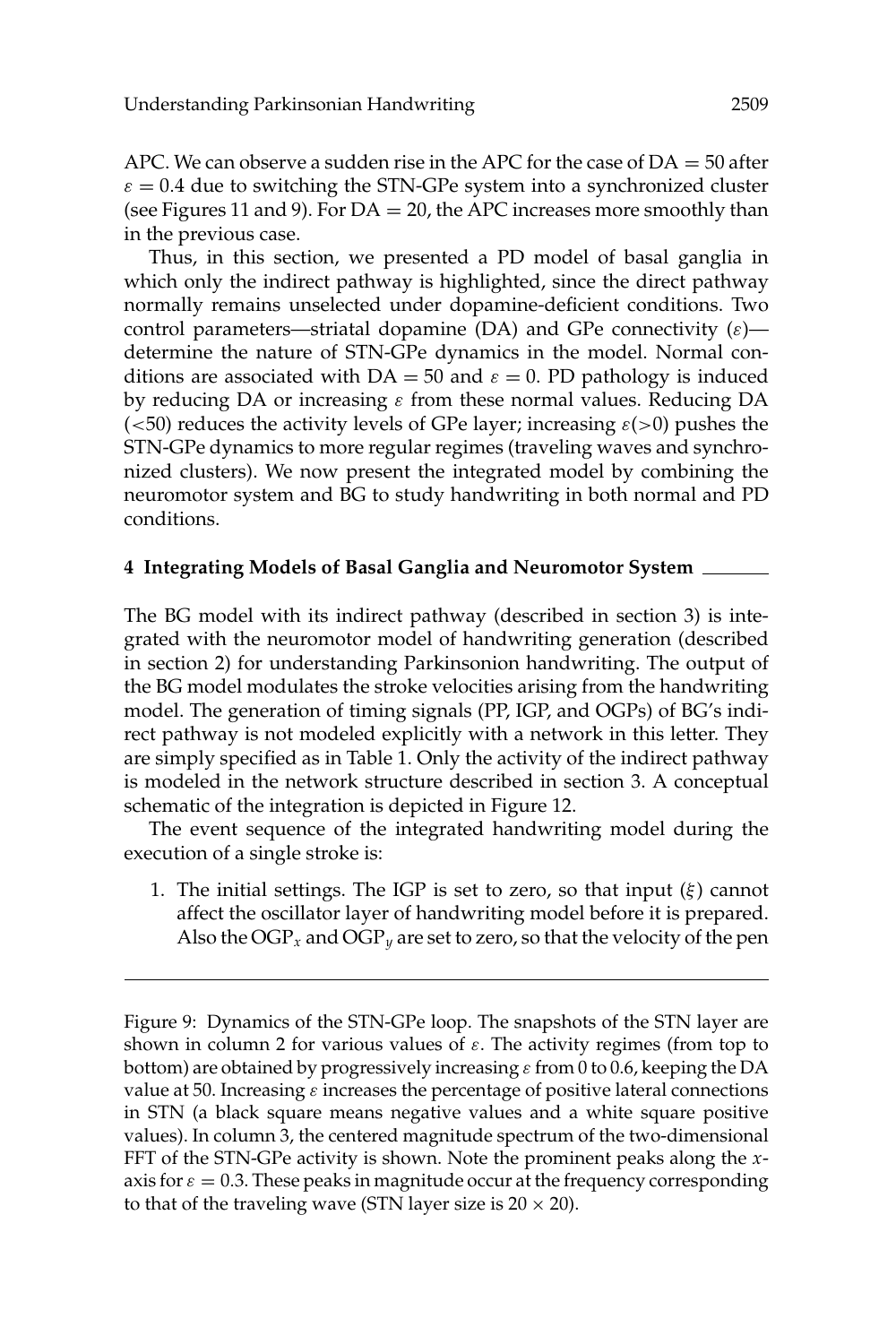|     | Snap shots of STN                                                   | 2D-FFT of STN                             |
|-----|---------------------------------------------------------------------|-------------------------------------------|
| ε   | grid                                                                | activity                                  |
| 0.0 | 10<br>15<br>0.5                                                     | 200<br>150<br>100<br>50                   |
| 0.1 | 15<br>0.5                                                           | 200<br>150<br>100<br>50                   |
| 0.2 | 10<br>15<br>0.5<br>$\overline{2}$                                   | 200<br>150<br>100<br>50                   |
| 0.3 | 10<br>15                                                            | 200<br>150<br>100<br>15<br>50             |
| 0.4 | 10<br>15<br>0.5                                                     | 200<br>150<br>100<br>15<br>50<br>$\alpha$ |
| 0.5 | 19<br>tš<br>ö.5<br>$\infty$                                         | 250<br>200<br>150<br>100<br>50            |
| 0.6 | $\frac{1}{2}$<br>5,5<br>10<br>15<br>0.5<br>20<br>ă<br>ŝ<br>10<br>15 | 15<br>10<br>15                            |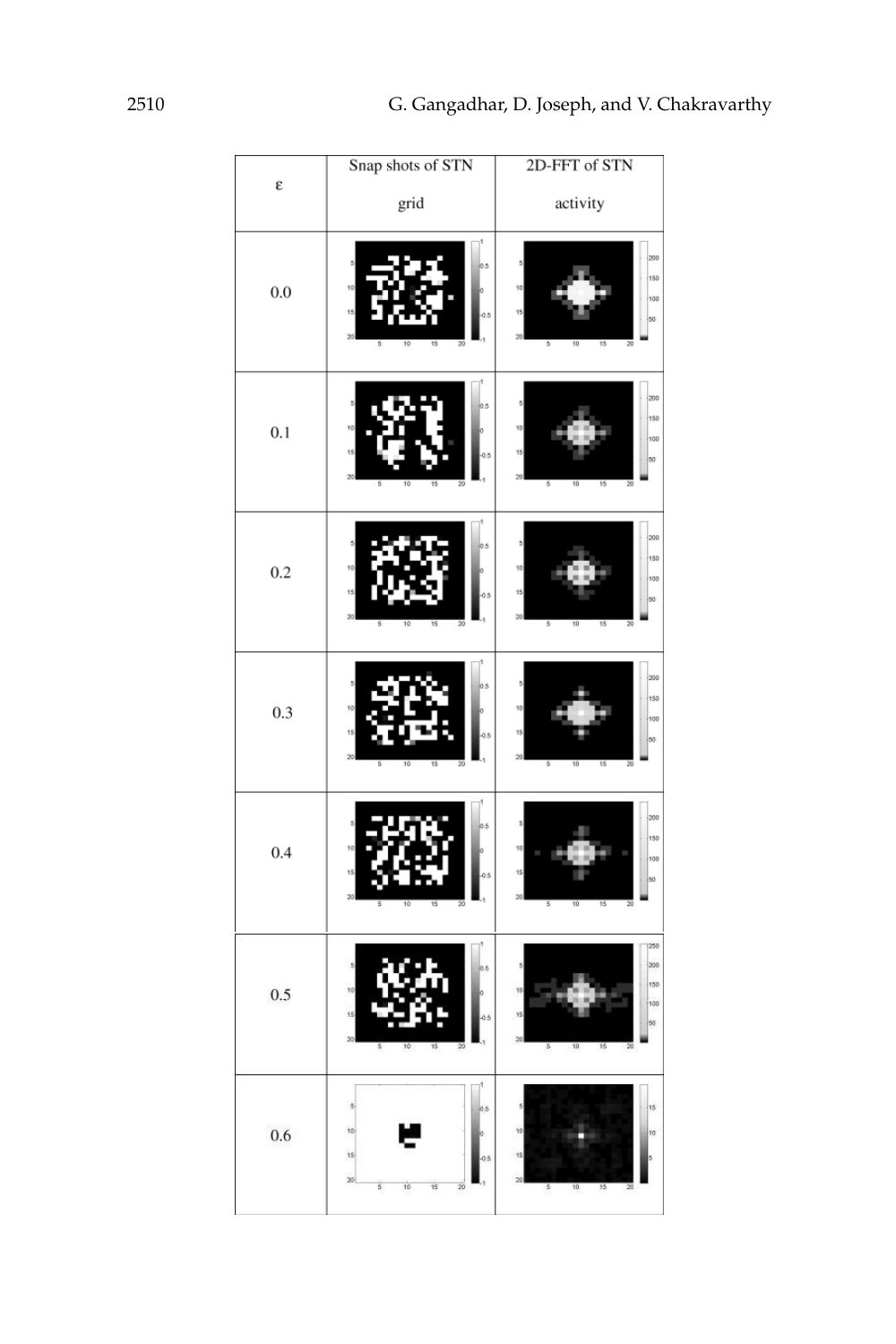tip is maintained at zero (the pen tip does not move; this represents the action gating function of BG).

- 2. Motor preparation. On the arrival of stroke selection input at the neuromotor model in Figure 12, a copy of the same is sent to the BG model, which then sends a preparatory signal (PP) to the oscillator layer, shown in Figure 3.
- 3. Stroke execution. Once the preparation is complete, the BG allows the OGP<sub>*x*</sub> and OGP<sub>*y*</sub> to vary according to the activity of the STN-GPE system. The  $OGP_x$  and  $OGP_y$  signals modulate the output of the neuromotor model. These velocities are integrated to get the current pen position. Once the stroke generation is complete, the stroke selection input ( $\xi$ ) to the model is reset. This resets the values of IGP, OGP<sub>*x*</sub>, and OGP*<sup>y</sup>* (low or zero).

Thus, the signals arising from the indirect pathway of BG modulate the velocity signals of handwriting model as follows:

$$
U_x(t) = OGP_x(t) \sum_{k=1}^{N_s} \sum_{i=1}^{N_k} W_{ik}^x V_{ik}(t)
$$
\n(4.1)

$$
U_y(t) = OGP_y(t) \sum_{k=1}^{N_s} \sum_{i=1}^{N_k} W_{ik}^y V_{ik}(t),
$$
\n(4.2)

where

$$
OGP_x(t) = \sum_{i=1}^{n} \sum_{j=1}^{n} W_{ij}^{STN_x} U_{ij}^{STN}(t)
$$
\n(4.3)

$$
OGP_y(t) = \sum_{i=1}^{n} \sum_{j=1}^{n} W_{ij}^{STN_y} U_{ij}^{STN}(t),
$$
\n(4.4)

where  $W_{ij}^{STN_x}$  and  $W_{ij}^{STN_x}$ are the weights connecting STN neurons to the GPi nodes  $OGP_x(t)$  and  $OGP_y(t)$ , respectively.

Figure 13 shows the event sequence and corresponding outputs of the integrated model under normal and PD conditions. Observe the kinky nature of the stroke under PD conditions. In the next section, we report results of the experiments conducted on the integrated model.

Figure 10: Dynamics of the STN-GPe loop. The patterns of activity of the STN layer are obtained by increasing  $\varepsilon$  from 0 to 0.6 and correspond to a DA level of 20. In column 2 a snapshot of STN activity is shown. In column 3, the centered magnitude spectrum of the two-dimensional FFT of the STN layer activity is shown (observe the gray-scale bar). The size of the STN layer is  $20 \times 20$ .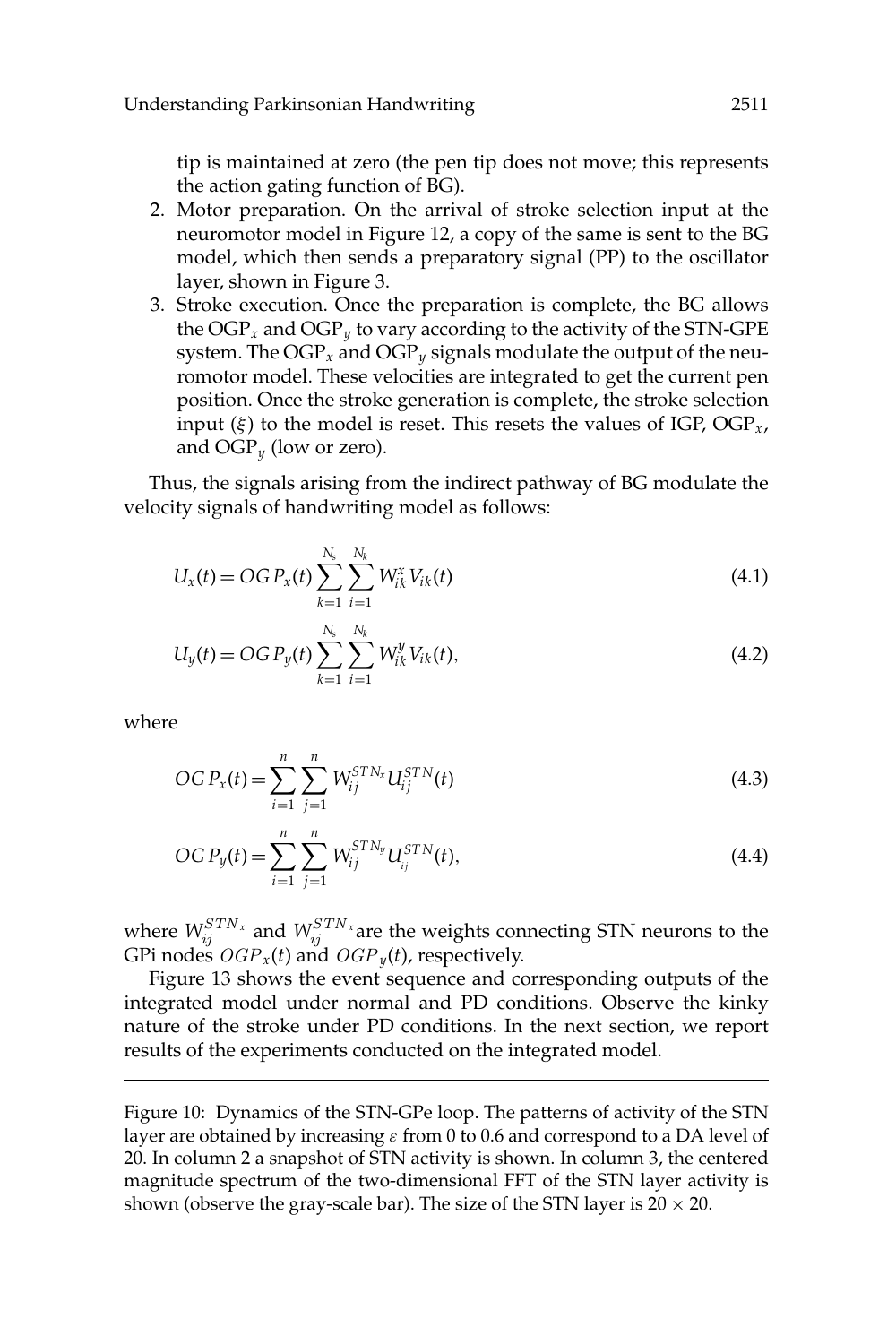

Figure 11: Variation in APC by progressively increasing  $\varepsilon$  from 0 to 0.6 (DA = 50, solid line;  $DA = 20$ , dashed line).



Figure 12: Conceptual schematic of the integrated BG and neuromotor model for generating handwriting. BG—basal ganglia; IDP—indirect pathway; DP direct pathway; PP—preparatory pulse; IGP— input gate pulse; OGP*x*—output gate pulse for stroke velocity along the *x*-axis;  $OGP<sub>y</sub>$ —output gate pulse for stroke velocity along the *y*-axis.

### **5 Results**

Lowercase English alphabets are collected using a stylus and electronic pen (Graphire tablet) connected to a computer. These strokes are represented by pen-tip coordinates, *x*(*t*) and *y*(*t*), along the *x*-direction and *y*-direction, respectively. The sampling frequency of the device is 70 Hz, and hence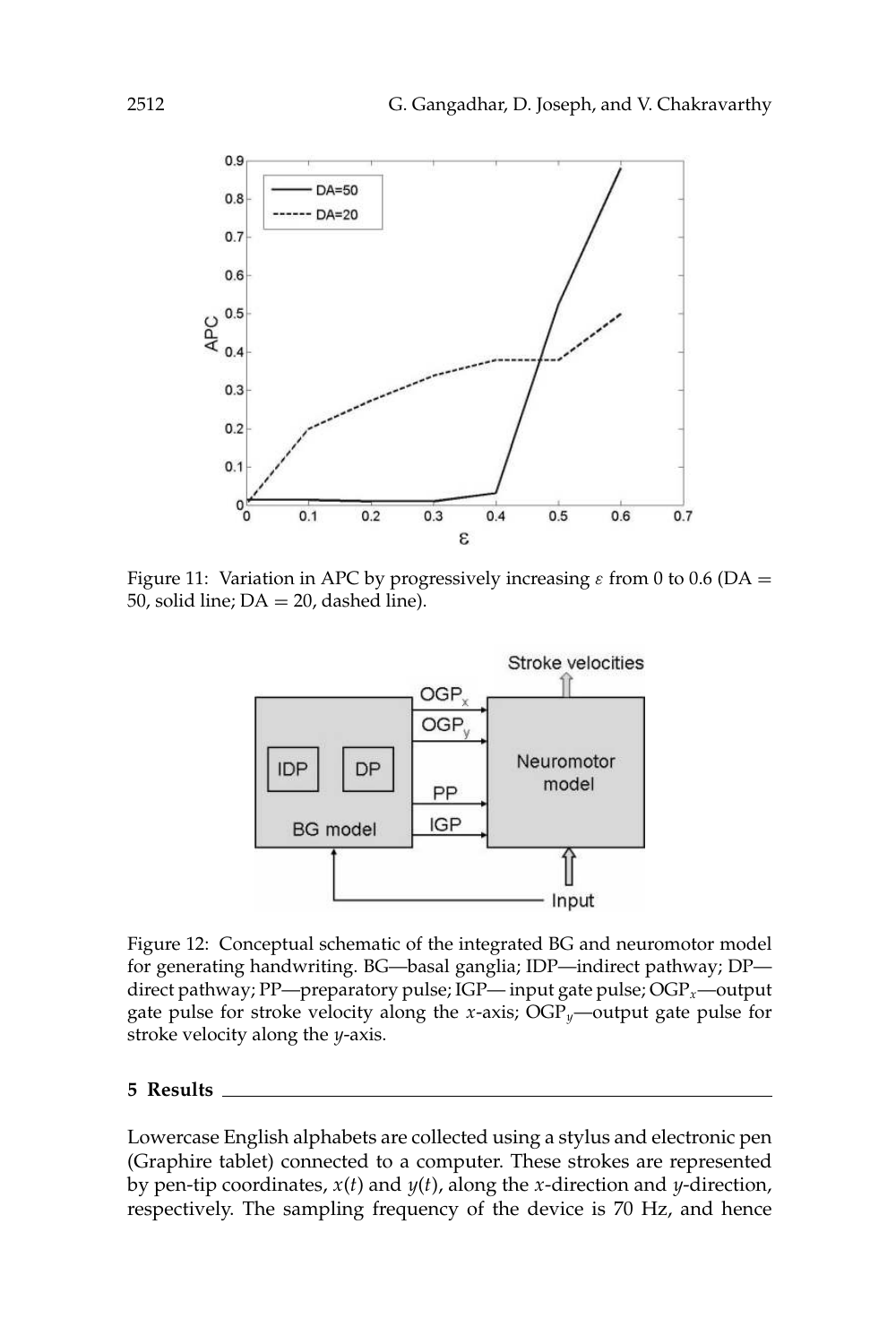

Figure 13: Event sequences during the execution of handwriting with the integrated model. PP is preparatory pulse;  $OGP_x$  is the output gate pulse for the  $U_x$ output node;  $V_x$  is the actual velocity (weighted sum of oscillator layer activity) profile at node  $U_x$  in Figure 12;  $U_x$  is the modulated velocity profile (computed using equation 4.1);  $\Delta$  is the preparation delay. (a) Handwriting generated with normal conditions ( $DA = 50$ ,  $\varepsilon = 0.0$ ). Observe the smooth profile of the strokes. (b) Event sequence during the execution of the word *el* under normal conditions. (c) Handwriting generated with impaired conditions ( $DA = 50$ ,  $\varepsilon = 0.55$ ) similar to PD. Observe the kinky profile of the strokes. (d) Event sequence during the execution of the word *el* under PD conditions.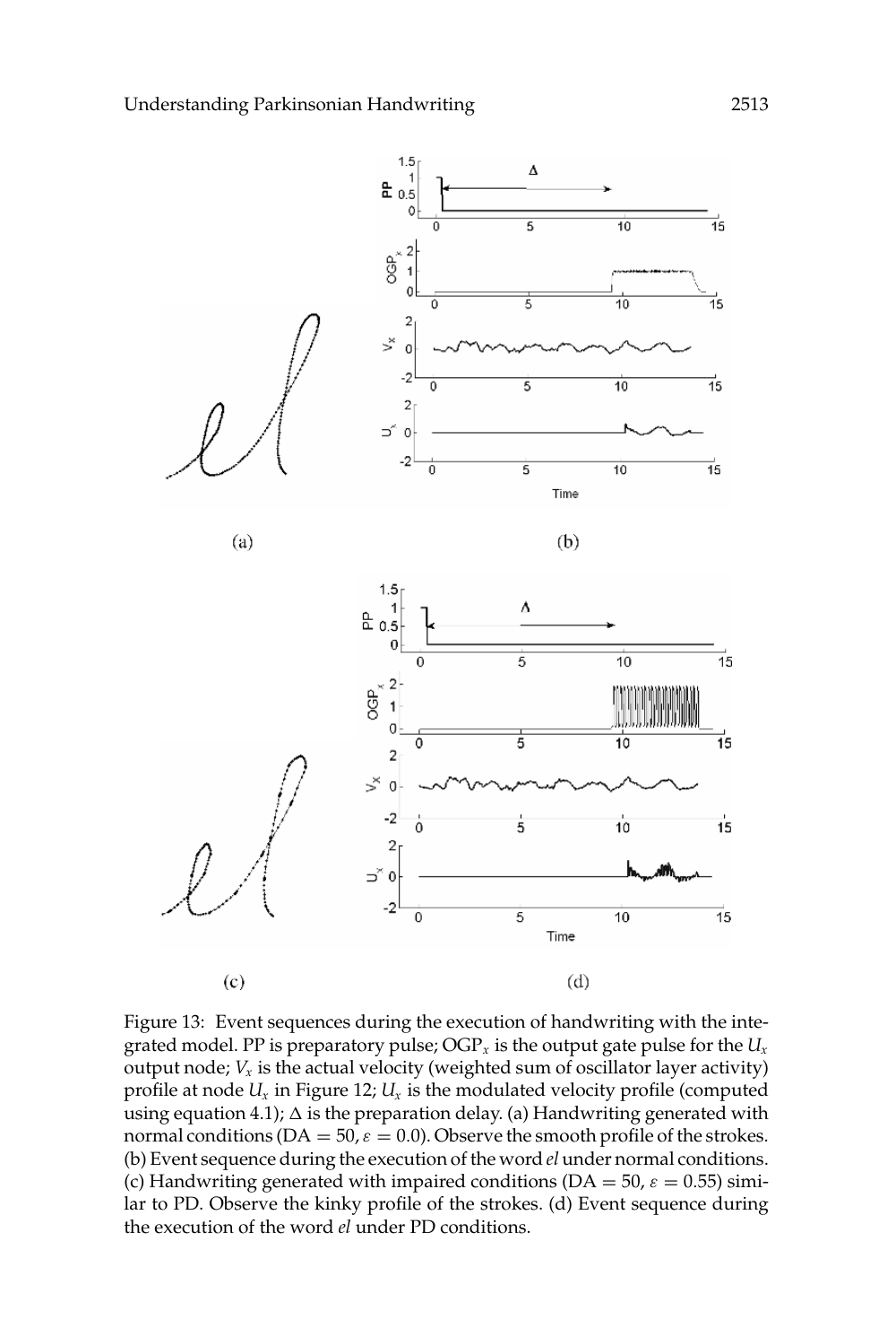the sampling time (referred to as the time unit in this letter) is equal to 1/70 seconds. The strokes collected are nearly of uniform length; points toward the end are dropped to make all the strokes are equally long (120 points per stroke). The height of each stroke written on the track pad is around 1 cm. The duration (*T*) of each stroke is therefore  $120 * (1/70) =$ 1.7143 seconds. The strokes are used to train the handwriting model. The frequency of sublayer with the lowest frequency of oscillations is set to  $f = 1/T$ . Training is performed using BP with momentum. Learning rates for the first- and second-stage weights are 0.000005 and 0.0001, and the momentum factor is 0.7 (refer to Gangadhar et al., 2007, for detailed results of the neuromotor model of handwriting generation). We now study the effects of deviations from normal values of DA and  $\varepsilon$  (DA = 50 and  $\varepsilon$  = 0) on the handwriting generated by the model.

**5.1 Simulation Experiment 1.** The trained network is instructed to write the word *el* with the value of DA kept constant at 50 throughout the experiment and the value of  $\varepsilon$  varied from 0.0 to 0.6 in steps of 0.1 across trials. The output of the network is collected together with a time series of values corresponding to the magnitude of the velocity vector. The standard deviation of these values is also computed (see Figure 14).

Higher  $\varepsilon$  value produces synchronized oscillations in the STN-GPe system. These synchronized oscillations induce fluctuations in the output of GPi, which is simply the OGP (see Figure 14). Since OGP modulates both  $GP_x$  and  $GP_y$  the resulting handwriting has a jagged contour and is marked by abnormal fluctuations in the velocity profile. The variation in the standard deviation of the magnitude of the velocity of the pen tip as a function of  $\varepsilon$  is shown in Figure 15. The standard deviation increases with increasing  $\varepsilon$  and shoots up rapidly after  $\varepsilon = 0.4$ .

**5.2 Simulation Experiment 2.** In this experiment, we systematically vary the values of both parameters, DA from 10 to 50 and epsilon from 0.0 to 0.6, over different trials (see Figure 16). The output of the network as a function of DA and  $\varepsilon$  is shown in Figure 16.

The results of this experiment allow us to map the handwriting features onto the level of PD, which, we suggest, can be parameterized by the level of dopamine (DA) and the level of distortion in STN-GPe activity, controlled by  $\varepsilon$ . The output of the network clearly demonstrates that as dopamine is decreased, the overall size decreases (micrographia); as  $\varepsilon$  is increased, stroke contour becomes more and more jagged, and the velocity profile manifests large fluctuations. This is in line with the characteristic features of handwriting observed in a PD patient: reduced stroke size, jagged handwriting, and velocity fluctuations.

**5.3 Simulation Experiment 3.** In this experiment, we vary both DA and epsilon over their respective ranges, but on a finer scale. We chose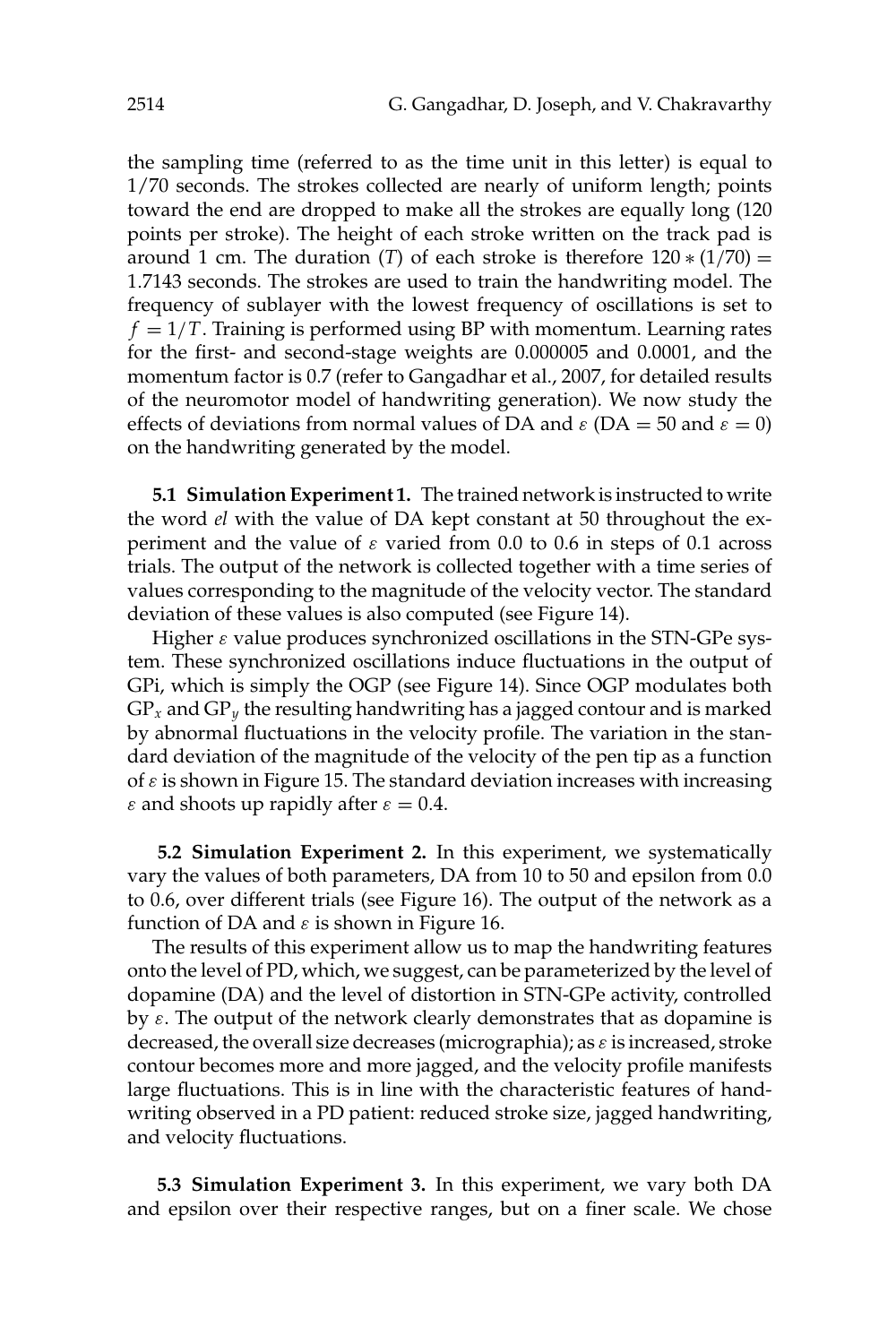

Figure 14: The output stroke sequence generated by the network in the left column and the magnitude of the velocity (1 unit is equal to 3 cm/sec) of the pen tip in the right column with a DA level of 50 with values of  $\varepsilon$  is varied. The pen velocity magnitudes for various values of epsilon are as indicated: (a)  $\varepsilon = 0.0$ , (b)  $\varepsilon = 0.2$ , (c)  $\varepsilon = 0.4$ , (d)  $\varepsilon = 0.6$ , (e)  $\varepsilon = 0.8$ .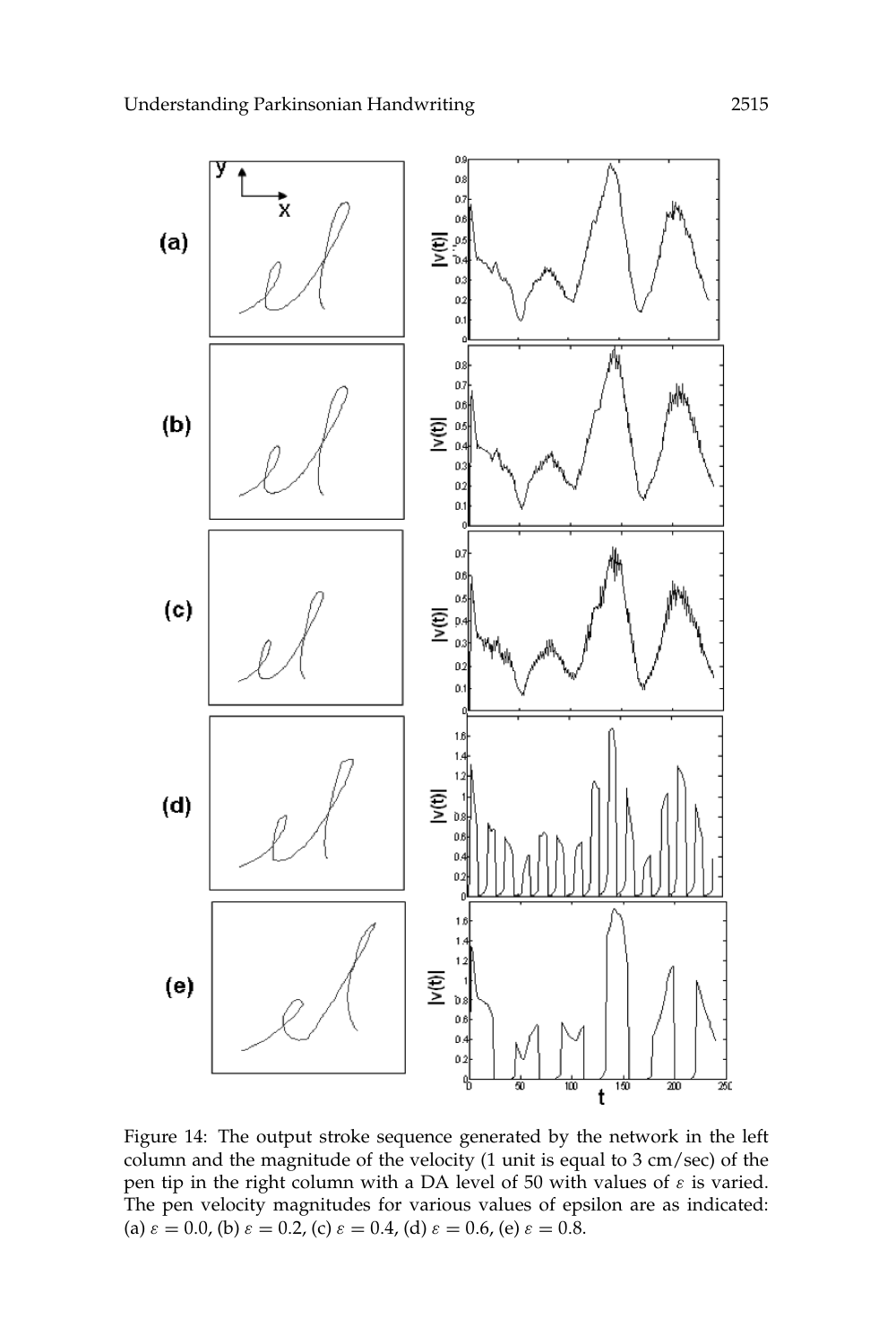

Figure 15: Variation in the standard deviation of the magnitude of the velocity of the pen tip as a function of ε. On the *y*-axis, one unit is equal to 3 cm/sec.

| ε<br><b>DA</b> | $0.0\,$                 | 0.2           | 0.4   | 0.6 |
|----------------|-------------------------|---------------|-------|-----|
| $10\,$         |                         |               |       |     |
|                | $\mathcal{L}^{\vec{F}}$ | $\varkappa^f$ | فجمعه | xł  |
| 30             |                         |               |       |     |
| 50             |                         |               |       |     |

Figure 16: The output of the model for various values of  $\varepsilon$  and DA. Horizontally from left to right,  $\varepsilon$  is varied from 0.0 to 0.6; vertically from top to bottom, DA is varied from 10 to 50. As the value of DA decreases, the stroke size decreases.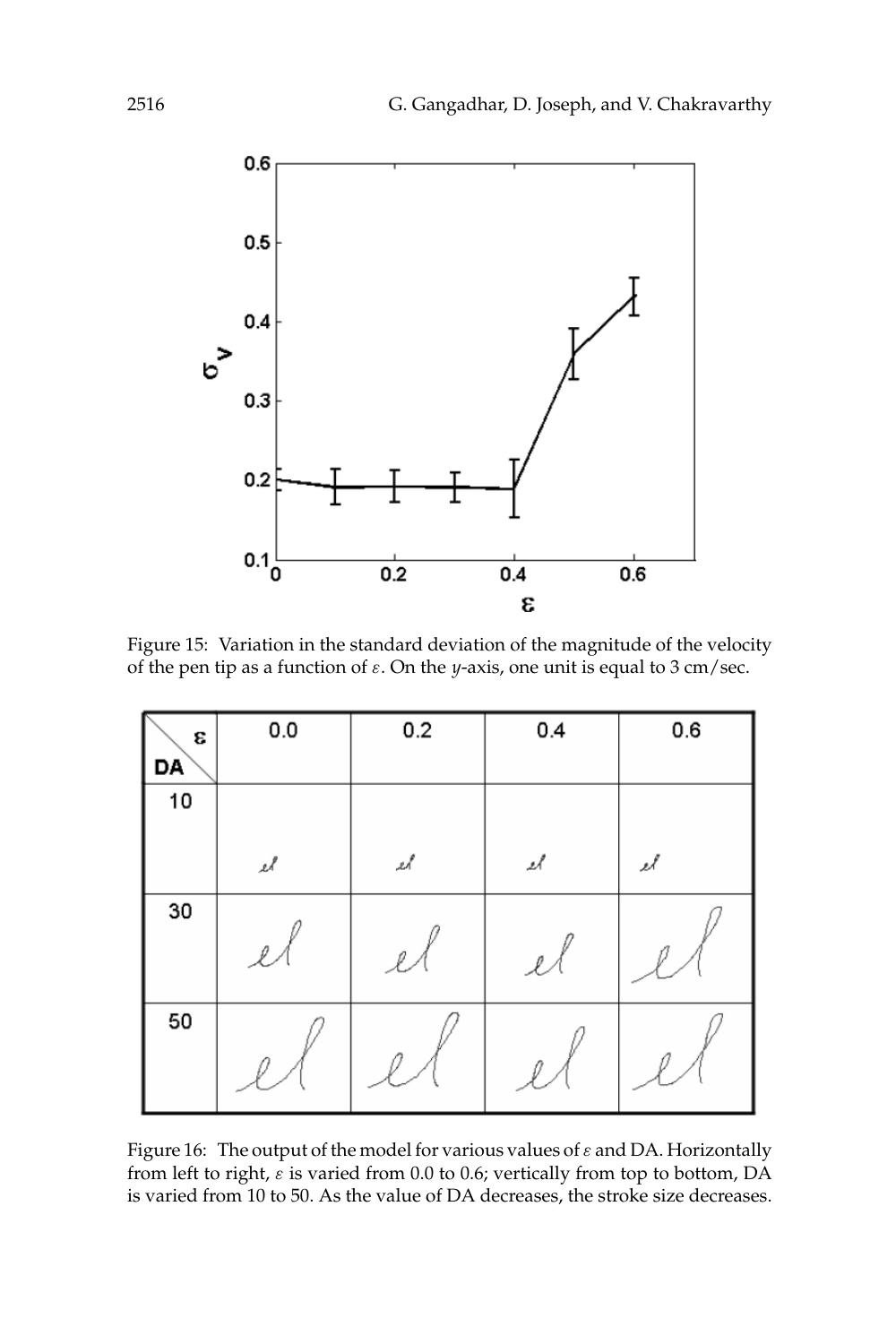



Figure 17: The figures show how the two metrics, (a)  $\sigma_v$  (one unit = 30 mm/sec) and (b) LS, vary as a function of DA and  $\varepsilon$ .

two metrics and analyzed their behavior over the range of values that DA and  $\varepsilon$  assume. The metrics are standard deviation of the magnitude of the velocity,  $\sigma_v$ , and letter size (LS), which we chose as the height of the letter *l*, without loss of generality. The metrics vary in a complicated fashion over the space of parameters that represent PD pathology (see Figure 17).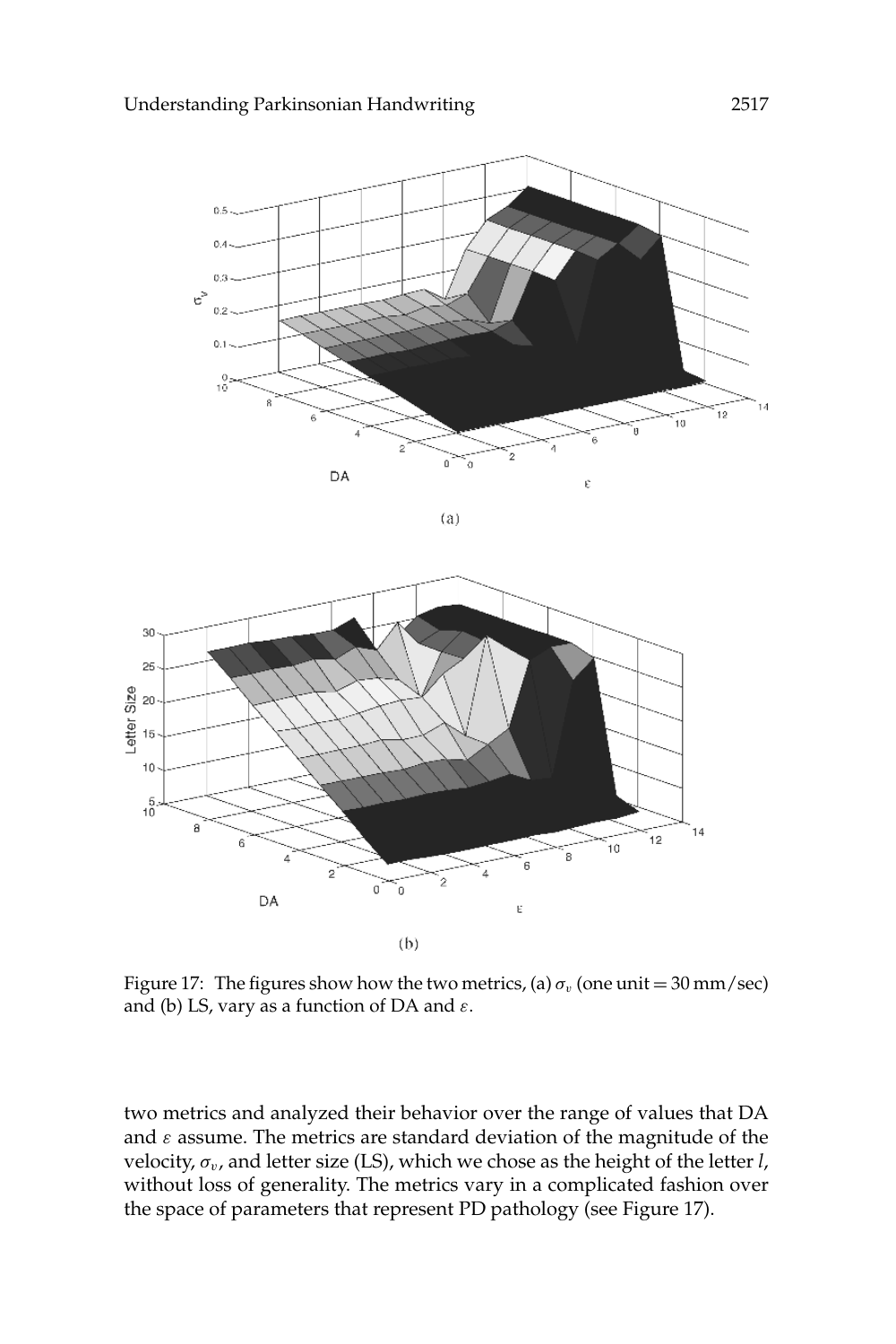**5.4 Simulation Experiment 4: Progressive Micrographia.** Micrographia in PD is known to occur in two forms: constant micrographia and progressive micrographia. In constant micrographia, the letter size is consistently small, while in progressive micrographia, letter size reduces progressively during the course of a sentence or a word (see Marjama-Lyons and Koller, 2007, for handwriting samples showing progressive micrographia in PD patients). In the simulation studies shown so far, striatal dopamine levels are assumed to be tonic. However, in reality, striatal dopamine is depleted gradually until it is replenished by a fresh dopamine burst from SNc. Therefore, one must consider the effect of a variable dopamine signal on handwriting. Kilpatrick, Rooney, Michael, and Wightman (2000) show how striatal dopamine activity habituates to bouts of rewarding stimulation given to median forebrain regions. (An excellent discussion of the computational significance of phasic changes in striatal dopamine is available in chapter 3 of Daw, 2003). Depletion of striatal dopamine is understandable since neurotransmitter stores deplete over time, and there are also regulatory mechanisms that control transmitter release. It may be expected that in PD conditions, with reduced numbers of SNc dopaminergic neurons, this depletion may occur over shorter durations. It will be interesting to see the effect of depletion of striatal dopamine over the time taken to write a sentence or a single word on handwriting output.

To this end we make the model described in section 4 to produce a sequence of strokes *elllll*. To produce this sequence, the inputs of the handwriting network are fired in a sequence with appropriate temporal spacing between them: the input corresponding to e is fired first, following which the l input is fired five times in a sequence. Handwriting output produced under normal conditions ( $DA = 50$ ,  $\varepsilon = 0$ ) is shown in Figure 18a. When dopamine is linearly decreased from 50 to 5 over the entire word, there is a gradual reduction in letter size resembling progressive micrographia (see Figure 18b). When  $\varepsilon$  is set to 0.6 while dopamine is linearly decreased from 50 to 5, there is no progressive reduction in letter size, but the letter contour is more "kinky" (see Figure 18c).

### **6 Discussion**

We present a model of PD handwriting in which the model is coupled with a BG model that emphasizes the role of the indirect pathway under PD conditions. PD pathologies are simulated by varying striatal dopamine (DA) and the GPe connectivity parameter  $(\varepsilon)$ . Our model is similar in overall organization to the PD handwriting model of Contreras-Vidal and Stelmach (1995), though the components vastly differ. Further, we intend to relate the PD-related rhythm changes in STN-GPe to handwriting distortions. The oscillatory activity of the STN-GPe system has been linked to PD tremor in earlier studies. Synchronized high-frequency oscillations are found in STN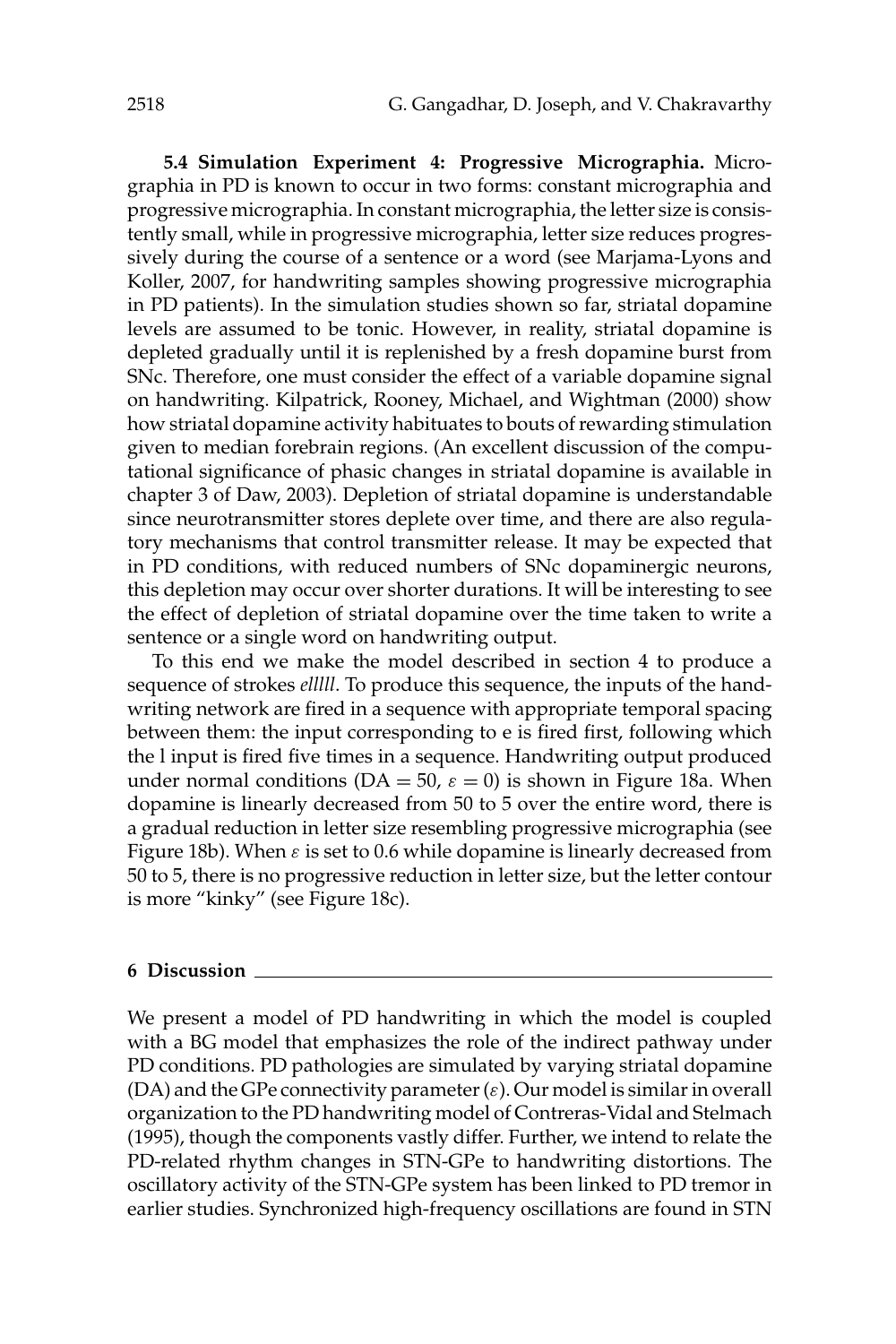

Figure 18: The word *elllll*. (a) Normal:  $DA = 50$  constant and  $\varepsilon = 0.0$ . (b) Progressive micrographia:  $DA =$  decreases linearly from 50 to 5 with time and  $\varepsilon = 0.0$ . (c) Uneven letter size and kinky contour: DA decreased linearly from 50 to 5 with time and  $\varepsilon$  kept constant at 0.6.

neurons of PD patients with tremor; dopaminergic medication reduced the synchrony of STN neurons (Levy et al., 2002).

A coarse mapping of our handwriting network architecture onto neuroanatomy can be suggested. The input layer represents the dorsolateral prefrontal cortex (DLPFC), whose role in motor planning is well recognized (Fuster, 1997). The oscillatory layer represents the supplementary motor area (SMA) since data from primate motor research suggest that motor preparation is executed jointly by SMA and BG (Tanji, 1994). Modulation of the output of handwriting network by BG model output is analogous to the action gating function of basal ganglia (Houk, Davis, & Beiser, 1995). It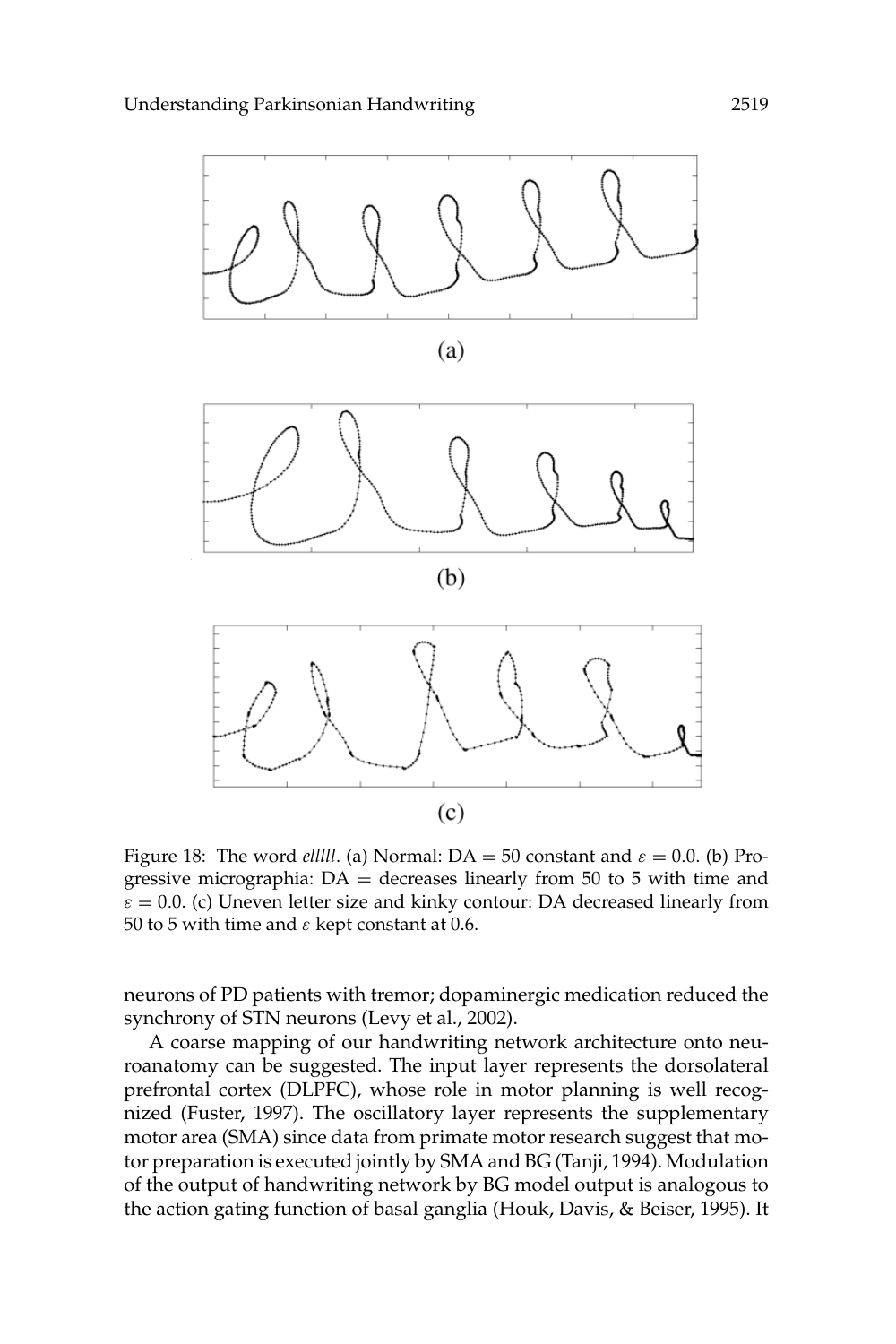is thought that the striatum provides intermittent, focused inhibition within output structures that otherwise maintain inhibitory control over motor and cognitive systems throughout the brain (Harner, 1997). The output layer of handwriting network may be considered as a "lumped" representation including the primary motor area (M1) and all the motor structures lower in the motor hierarchy. (For a more detailed justification of neuromotor interpretation of the network architecture refer to Gangadhar et al., 2007).

Since our main objective is to represent PD pathologies as manifest in handwriting, we present a model of BG in which the indirect pathway is emphasized. Two changes mark PD conditions in the BG model: reduced dopamine represented by the parameter DA and altered dynamics of STN-GPe controlled by the parameter  $\varepsilon$ . Although these two parameters are varied independently in the handwriting results of Figure 15, synchronized oscillations of STN-GPe seem to be the result of reduced dopamine conditions in PD. Therefore, strictly speaking, in order to simulate PD conditions in the model, the two parameters have to be varied (reducing DA and increasing  $\varepsilon$ ) together.

Although the simulations presented in this letter suggest that synchronized oscillations of STN-GPe system may be related to PD handwriting distortions, we have not explained, for reasons of space, the purpose of complex activity of STN-GPe in normal conditions. Complex STN-GPe dynamics seem to be necessary for the exploration of output space (Sridharan et al., 2006) as a part of the reinforcement learning that BG nuclei are thought to subserve (Doya, 2000). This larger picture of the role of STN-GPe in BG dynamics is developed elsewhere (Joseph, Garipelli, & Chakravarthy, 2007). Several instances have been discovered in physiology when the chaotic activity of a system is essential for its normal function (Goldberger, Rigney, & West, 1990). It appears that we have a similar situation in the STN-GPe system: complex activity corresponds to normal function and loss of complexity to disease.

Handwriting produced under PD "pathological" regimes of these parameters exhibits classic PD handwriting distortions as follows:

- *Micrographia*. Reduction of dopamine levels in the model shows reduced handwriting size analogous to micrographia. Experimental studies on PD patients show evidence for significantly smaller strokes, decreased mean acceleration, and diminished peak velocity in PD patients than normal controls (van Gemmert et al., 2003).
- *Progressive micrographia*. When striatal dopamine levels are reduced linearly, a progressive reduction in stroke size is observed in the model. However, such a monotonic size reduction did not occur when  $\varepsilon$  = 0.6 (the STN-GPe system operates in a "clustering" regime). The model suggests that whether micrographia is of the progressive or constant type probably depends not only on rapid dopamine depletion but also on the dynamics of STN-GPe. Confirmation of this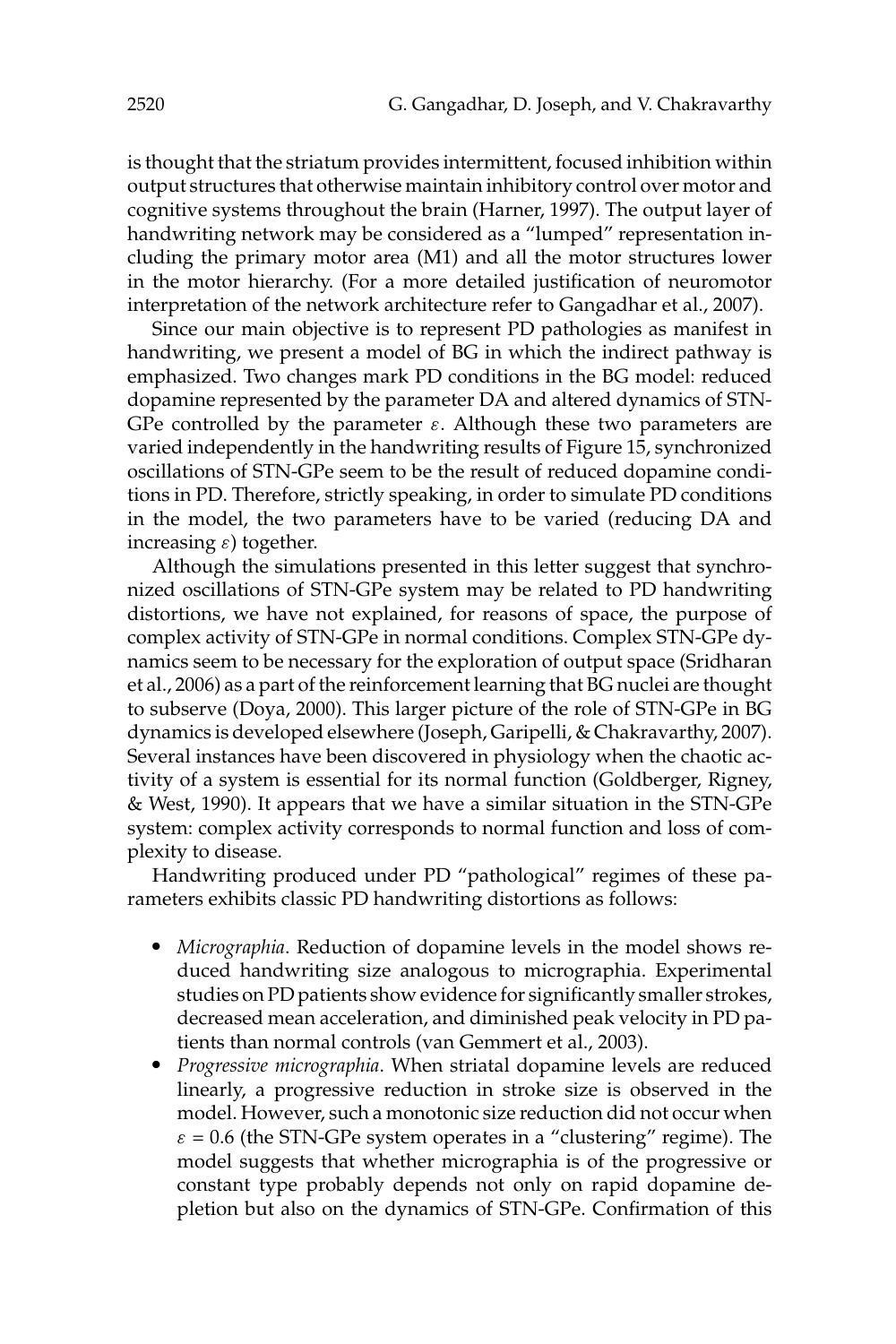prediction can come from detailed experimental studies that link the type of micrographia with the state of BG pathology.

- *Bradykinesia*. Since, in the model, stroke output essentially rides over a cycle of the rhythm generated by the oscillatory layer, the property of isochrony emerges naturally in the model. The model generates all the strokes in more or less the same time, which does not vary in dopamine-depleted conditions since oscillation frequency does not change. Since a smaller letter is written over the same duration, the overall movement is slower. Experimental studies reveal that average stroke duration of the patients with PD is no longer than the average stroke duration of normal controls (van Gemmert et al., 2003).
- *Tremor in handwriting*. Tremor in handwriting can be observed when the STN-GPe system operates in a regular regime. Low-frequency synchronous burst activity in the STN–GPe loop may propagate down the motor system, contributing to jagged handwriting.

An essential idea that emerges out of this model is that rhythm-related distortions in PD motor performance are closely related to the dynamics of STN-GPe. This is not surprising since the STN-GPe system has been described as the "pacemaker of basal ganglia" (Bevan, Magill, Terman, Bolam, & Wilson, 2002). Tass (2003) argues that the synchronized and periodic firing of neurons in the thalamus and the basal ganglia causes Parkinsonian resting tremor, with these neurons influencing the premotor areas and the motor cortex. Therefore, desynchronization of these synchronized firing patterns has been suggested as a strategy for deep brain stimulation (DBS) procedures (Tass, 2003). In our model, the STN-GPe system plays the role of these neurons with activity patterns of the STN-GPe system influencing handwriting features. The model makes a precise prediction in this matter. When the STN-GPe system operates in synchronized cluster mode, it is observed that handwriting shows unusual velocity fluctuations and a "kinky" contour. Very often the pen tip (in simulation) slows down as it approaches a "kink," makes a sharp change in direction, and accelerates again. The precise instant at which such a kink occurs coincides with a synchronized burst in the STN-GPe neurons in the model, as was observed in animated simulations (see Figure 19b). This would be an interesting prediction to confirm or reject with the help of an experiment. However, the experiment for verifying this prediction may not be trivial. One source of such data is a PD patient undergoing DBS surgery. In these surgeries, exploratory probing has to be done to locate BG nuclei precisely. Encouraging the patient to perform simple handwriting tasks while the activity of STN-GPe system is monitored is an option. However, such a task places too high a demand on a patient who is already facing a traumatic challenge. Simpler experimental techniques that unravel the link between STN-GPe activity and motor function, should they exist, are preferable.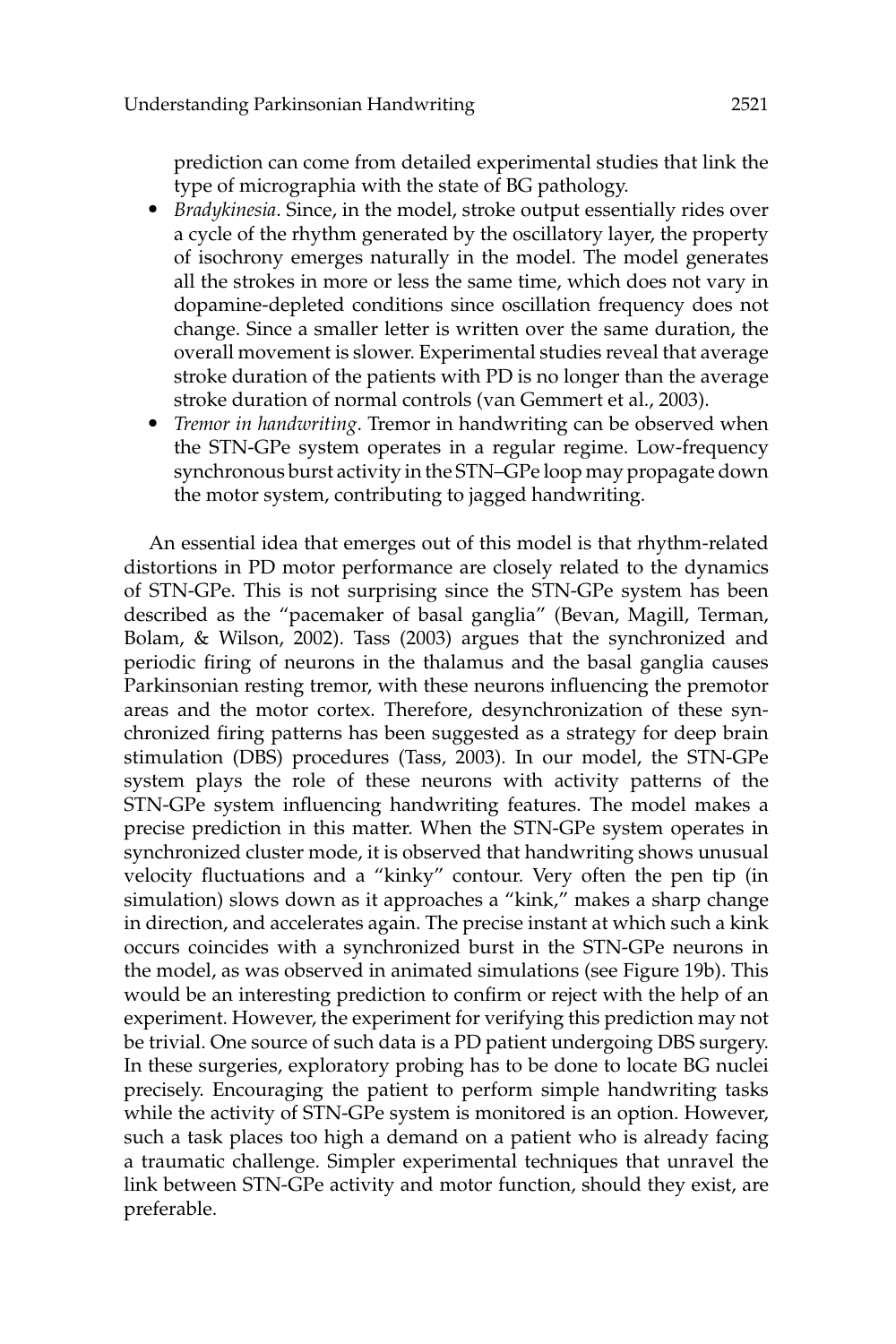

Figure 19: Dynamics of the STN-GPe network are correlated with episodes in handwritten segments. (a) Normal handwriting. The stroke has a smooth profile and the dynamics of the STN network has complex activity. (b) PD handwriting. The stroke is kinky in nature, and the dynamics of the STN network is in the clustered regime (correlated activity). Also it may be noteworthy that abrupt changes in pen movement direction correspond to transient periods of bursting activity in the STN-GPe system.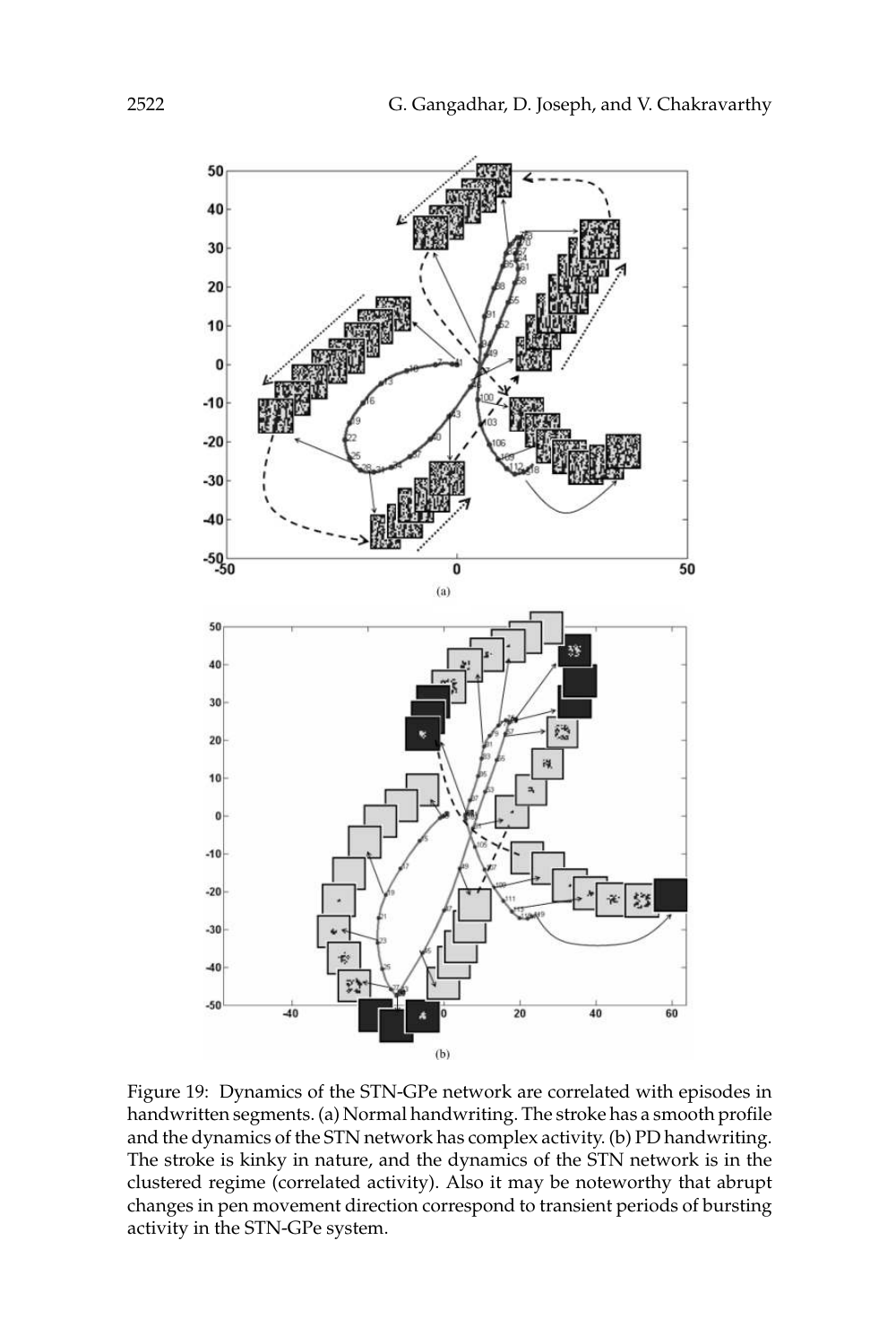### **Acknowledgments**

We thank Arun Kumar and E.S. Krishnamoorthy for providing the handwriting samples in Figure 1b of a PD patient.

- Bergman, H., Whichman, T., Karmon, B., & DeLong, M. R. (1994). The primate subthalamic nucleus. II. Neural activity in MPTP model of Parkinsonism. *J. Neurophysiol.*, *72*, 507–520.
- Beuter, A., & Vasilakos, K. (1995). Is Parkinson's disease a dynamical disease? *Chaos*, *5*, 35–42.
- Bevan, M., D., Magill, P. J., Terman, D., Bolam, J. P., & Wilson, C. J. (2002). Move to the rhythm: Oscillations in the subthalamic nucleus-external globus pallidus network. *Trends in Neurosciences*, *25*, 525–531.
- Borrett, D. S., Yeap, T. H., & Kwan, H. C. (1993). Neural networks and Parkinson's disease. *Canadian Journal of Neurological Sciences*, *20*, 107–113.
- Bressloff, P. C., Coombes, S., & Souza, B. (2002). Dynamics of a ring of pulse-coupled oscillators: Group theoretic approach. *Physical Review Letters*, *66*, 2791–2794.
- Brown, P., Olivero, A., Mazzone, P., Insola, A., Tonali, P., & Lazzaro, V. D. (2001). Dopamine dependency of oscillations in between subthalamic nucleus and pallidum in Parkinson's disease. *J. Neurosci.*, *21*, 1033–1038.
- Buhusi, C. V., & Meck, W. H. (2005). What makes us tick? Functional and neural mechanisms of interval timing. *Nat. Rev. Neurosci.*, *6*, 755–756
- Bullock, D., & Grossberg, S. (1988). The VITE model: A neural command circuit for generating arm and articulator trajectories. In A. Kelso & M. M. Shlesinger (Eds.), *Dynamic patterns in complex systems*. Singapore: World Scientific.
- Clark, D., Boutros, N., & Mendez, M. (2005). *The brain and behavior*. Cambridge: Cambridge University Press.
- Cobbah, W. G. K., & Fairhurst, M. C. (2000). Computer analysis of handwriting dynamics during dopamimetic tests in Parkinson's disease. In *Proceedings of the 26th EUROMICRO Conference* (pp. 2414–2418). Washington, DC: IEEE Computer Society.
- Contreras-Vidal, J. L., & Stelmach, G. E. (1995). A neural model of basal gangliathalamocortical relations in normal and parkinsonian movement. *Biological Cybernetics*, *73*, 467–476.
- Contreras-Vidal, J. L., & Stelmach, G. E. (1996). Effects of Parkinsonism on motor control. *Life Sciences*, *58*, 165–176.
- Daw, N. (2003). *Reinforcement learning models of the dopamine system and their behavioral implications*. Unpublished doctoral dissertation, Carnegie Mellon University.
- Doya, K. (2000). Complementary roles of basal ganglia and cerebellum in learning and motor control. *Current Opinion in Neurobiology*, *10*(6), 732–739.
- Edwards, R., Beuter, A., & Glass, L. (1999). Parkinsonian tremor and simplification in network dynamics. *Bulletin of Mathematical Biology*, *61*, 157–177.
- Fuster, J. (1997). *The prefrontal cortex: Anatomy, physiology, and neuropsychology of the frontal lobes*. New York: Raven.

**References**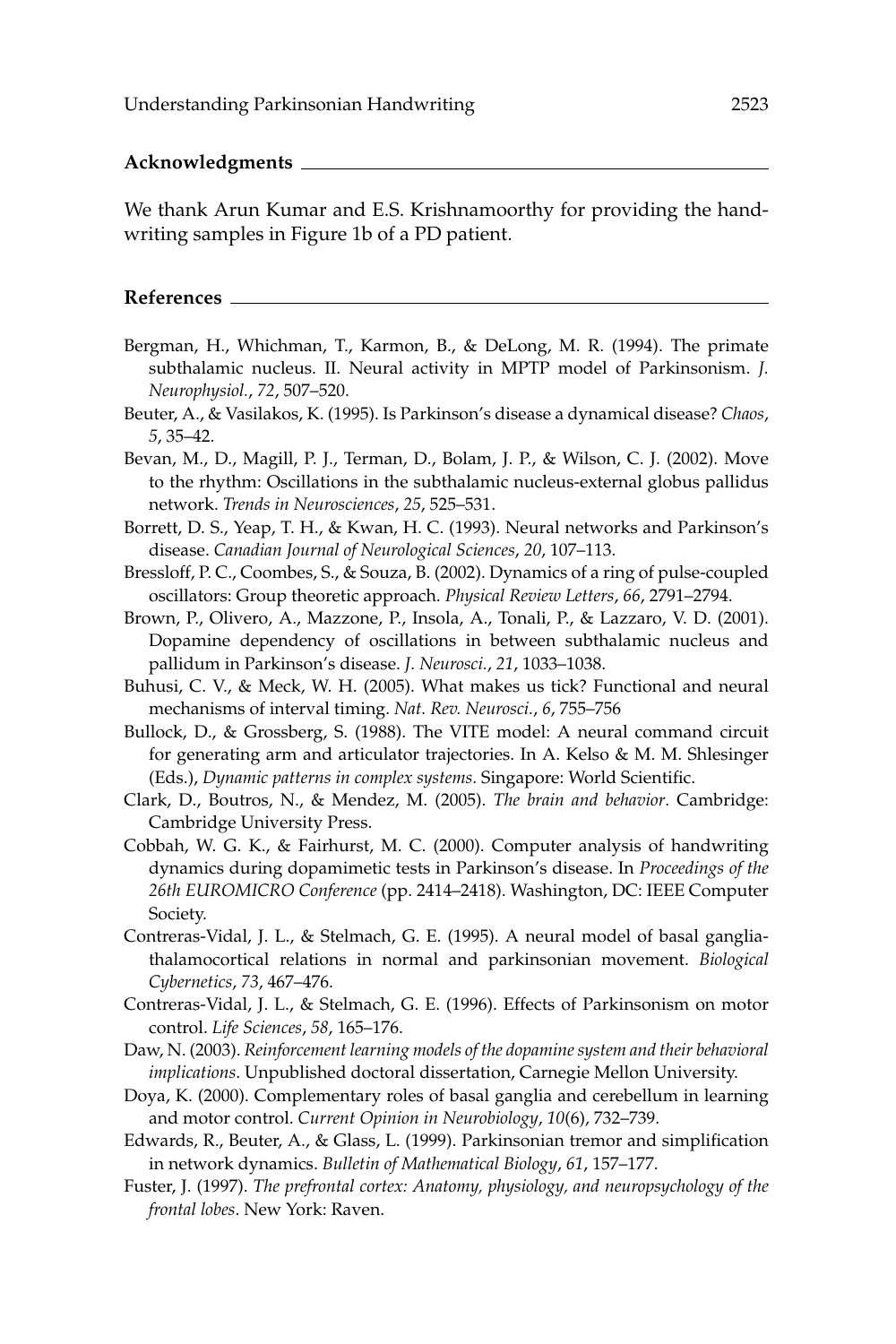- Gallucci, R. M., Phillips, J. G., Bradshaw, J. L., Vaddadi, K. S., & Pantelis, C. (1997). Kinematic analysis of handwriting movements in schizophrenic patients. *Biol. Psychiatry*, *41*, 830–833.
- Gangadhar, G., Joseph, D., & Chakravarthy, V. S. (2007). An oscillatory neuromotor model of handwriting generation. *International Journal of Document Analysis and Recognition*, *10*, 69–84.
- Gillies, A. D., Willshaw, D., & Li, Z. (2002). Subthalamic-pallidal interactions are critical in determining normal and abnormal functioning of the basal ganglia. *Proc. R. Soc. Lond. B.*, *269*, 545–551.
- Goldberger, A. L., Rigney, D. R., & West, B. J. (1990). Chaos and fractals in human physiology. *Scientific American*, *262*, 42–49.
- Harner, A. M. (1997). *An introduction to basal ganglia function*. Boston: Boston University.
- Haykin, S. (1998). *Neural networks: A comprehensive foundation*. Upper Saddle River, NJ: Prentice Hall.
- Hollerbach, J. M. (1981). An oscillation theory of handwriting. *Biological Cybernetics*, *39*, 139–156.
- Houk, J. C., Davis, J. L., & Beiser, D. G. (1995). *Models of information processing in the basal ganglia*. Cambridge, MA: MIT Press.
- Hurtado, J. M., Gray, C. M., Tamas, L. B., & Sigvardt, K. A. (1999). Dynamics of tremor-related oscillations in the human globus pallidus: A single case study. *Proc. Natl. Acad. Sci. USA, 96*, 1674–1679.
- Joseph, D., Garipelli, G., & Chakravarthy, V. S., (2007). *ACE (Actor-Critic-Explorer) paradigm for reinforcement learning in basal ganglia: Highlighting the role of subthalamic and pallidal nuclei*. Manuscript submitted for publication.
- Kalveram, K. T. (1996). A neural oscillator model learning given trajectories, or how an allo-imitation algorithm can be implemented into a motor controller. In J. Piek (Ed.), *Motor behavior and human skill*. Champaign, IL: Human Kinetics.
- Kilpatrick, M. R., Rooney, M. B., Michael, D. J., & Wightman, R. M. (2000). Extracellular dopamine dynamics in rat caudate-putamen during experimenter-delivered and intracranial self-stimulation. *Neuroscience*, *96*, 697–706.
- Kuenstler, U., Juhnhold, U., Knapp, W. H., & Gertz, H. J. (1999). Positive correlation between reduction of handwriting area and D2 dopamine receptor occupancy during treatment with neuroleptic drugs. *Psychiatry Research: Neuroimaging*, *90*, 31–39.
- Levy, R., Ashby, P., Hutchison, W. D., Lang, A. E., Lozano A. M., & Dostrovsky J. O. (2002). Dependence of subthalamic nucleus oscillations on movement and dopamine in Parkinson's disease. *Brain*, *125*, 1196–1209(14).
- Marjama-Lyons, J. M, & Koller, W. C. (2007). Parkinson's disease: Update in diagnosis and symptom management. *Geriatrics*, *56*, 24–35.
- Mavrogiorgou, P., Mergl, R., Tigges, P., Husseini, J. E., Schröter, A., Juckel, G., et al. (2001). Kinematic analysis of handwriting movements in patients with obsessive-compulsive disorder. *J. Neurol. Neurosurg. Psychiatry*, *70*, 605– 612.
- Mitchel, I. J., Brotchie, J. M., & Crossman, A. R. (1991). Modeling the fuctional organization of the basal ganglia: A parallel distributed processing approach. *Movement Disorders*, *6*, 189–204.